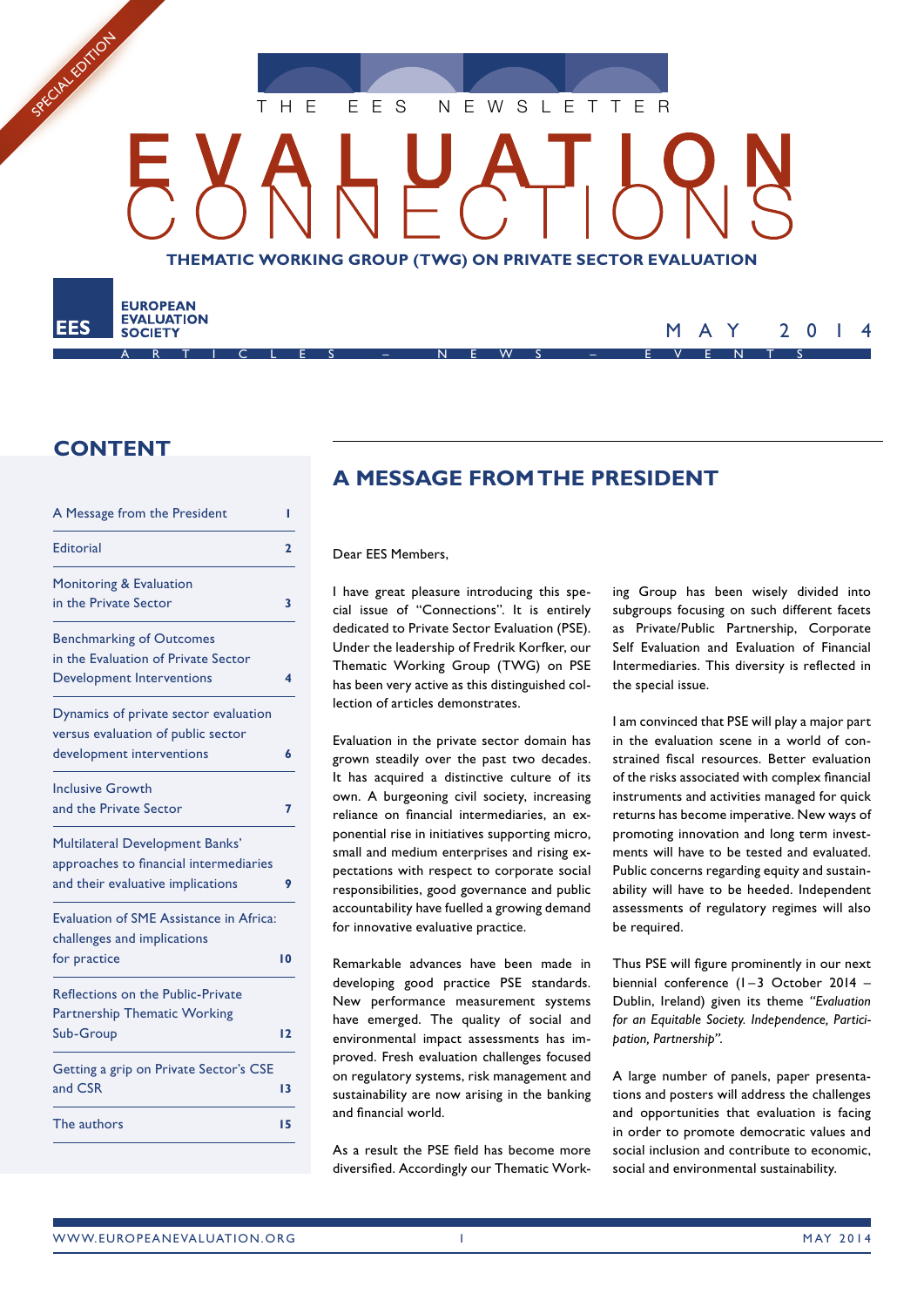We are expecting inspiring messages from our keynote speakers, Michael Scriven, Marco Segone, and a joint speech by Jennifer Green and Helen Simmons. We also will be honoured by the Irish Minister for Public Expenditure and Reform, Brendan Howlin TD who has accepted to deliver the opening address.

I look forward to welcoming you in the charming city of Dublin. The Society

needs your participation, your ideas and your fulsome engagement in debates about the future of our discipline in Europe and beyond.

Ì.

# **EDITORIAL1**

### **Fredrik Korfker**

Monitoring and evaluation in the private sector has evolved over the past two decades. In particular, international development finance institutions have developed good practice standards for the evaluation of private sector interventions and there is growing interest and focus among private corporations and the wider public about the measurement of non-financial results of private sector activity. This special issue reflects lessons of experience in this distinctive and increasingly important evaluation domain.

In the *first* article Jack Glen provides an overview of private sector monitoring and evaluation trends. Impact investors, which in 2012 committed \$8 billion globally, require performance measurement. Independent certification providers seek to verify outputs and outcomes including indirect and secondary effects. Corporate reporting on economic, environmental and social responsibility is on the rise. In the financial sector the Equator Principles pioneered by the International Finance Corporation provide environmental and social standards adopted by 79 major financial institutions.

In the *second* article Mohamed Manaï offers a critical assessment of the rating systems used by multilateral development banks (MDBs) in the private sector and probes their validity in terms of financial performance, economic sustainability, and social sustainability in line with the good practice standards (GPS) of the Evaluation Cooperation Group (ECG). In particular he highlights the challenge of comparability of ratings across MDBs. He concludes that much needs to be done, also in cooperation with social scientists, to give true meaning to performance indicators across the institutions.

The *third* article, the article that I jointly authored with Marvin Taylor-Dormond, describes the differences between public sector and private sector evaluation. We describe the distinctive culture of private sector development financing and the obstacles that must be overcome to achieve organizational learning.

The *fourth* article by Vinod Thomas explores how the private sector can contribute to inclusive growth in the Asian region and how to expand the Asian Development Bank's development impact through better screening of project proposals from private sponsors and improved monitoring and evaluation arrangements.

In the *fifth* article Anders Grettve and Stoyan Tenev highlight the importance of more inclusive financial services and broader access to financial institutions. They argue that sharper targeting of funds is important even if some displacement takes place and question why financial inclusion characterizes a small share of MDBs' FI portfolios. They favor thematic and portfolio-based evaluations to induce attention to a wider strategic perspective.

In the *sixth* article Khaled Hussein Samir and Elsa De Morais Sarmento argue that in Africa

contributions to employment and the wider economy through SMEs has not been well supported by the enabling policy environment leading to a weak uptake. In addition to policy reform greater strategic selectivity in the design of interventions and better use of evaluation findings are also needed.

The *seventh* article Mehmet Uzunkaya addresses the issues involved in evaluating public-private partnerships (PPPs), which have become common in the provision of public investments in developed and developing countries. The article argues that the complexities of PPPs, in particular their long-term contractual nature make them vulnerable to a multiplicity of risks that need to be shared and managed judiciously. In turn this calls for careful evaluation of the risks and rewards involved in diverse partnership designs.

Romeo Santos, in the *eight* article deals in a playful way with the distinction between corporate self-evaluation (CSE) and corporate social responsibility (CSR), a much-debated subject within and outside the private sector. He asks whether CSR is an "aesthetic mask" or "expensive PR-driven window dressing". In this and other aspects of private sector activity the widespread drive for corporate accountability to shareholders and the wider public makes it imperative to exert rigorous verification of corporate compliance with agreed standards of good corporate behavior. Thus sound monitoring and evaluation in the private sector is "part and parcel of orderly house-keeping".

1 All the articles included in this Special Issue were authored by members of the Thematic Working Group (TWG) on Private Sector Evaluation which is made up of four Sub-groups (1: Evaluation of Financial Intermediaries, including SMEs; 2: Evaluation of Public Private Partnerships (PPPS); 3: Dynamics of private sector evaluation, versus public sector evaluation; 4: Self-evaluation within the private sector).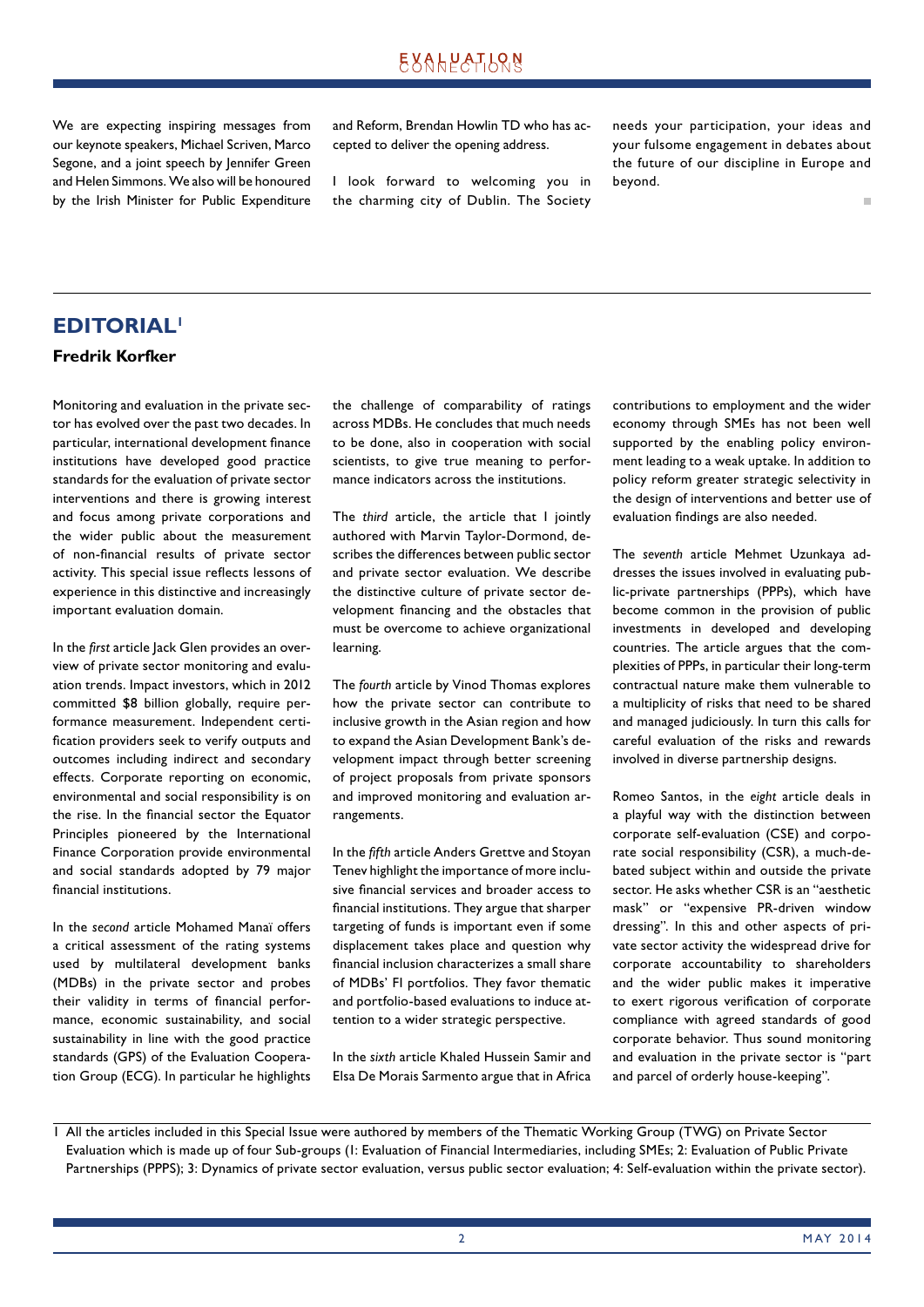## **MONITORING & EVALUATION IN THE PRIVATE SECTOR**

**Jack Glen**

Private sector investment activities have been driven historically by profit motives, but that has changed as pressure has increased to publicly report on the environmental and social impacts of its operations. This note summarizes the state of nonfinancial reporting by the private sector. It segments the universe into three distinct groups: impact investors, corporate investors and financial institutions. Each group has responded to this issue in a different manner.

### **Impact Investors**

Impact investors are fund managers with a twin focus on financial return and development impact. The universe of impact investors is young, but growing; a recent survey reports that impact investors committed \$8 billion globally in 2012. The capital providers involved are interested in more than financial returns and expect reporting of development impact results.

The impact investment community has moved to standardize reporting of nonfinancial results. A notable outcome is the establishment of the Impact Reporting and Investment Standards (IRIS), which is a set of metrics covering multiple dimensions. Although voluntary, IRIS has been widely adopted owing to the advantages that standardization provides.

IRIS provides a summary of investment outputs and outcomes, but does not actually measure impact. Approaches to impact measurement vary widely. Many impact investors accept IRIS metrics as sufficient indicators of impact. Others dive deeper, producing impact reports, including case studies of a subset of investments, typically calculating economic rates of return. Analysis beyond IRIS has largely been funded by donors.

Some impact investors undergo independent certification of their development activities. There are two independent ratings providers: B Lab and CARS.

B Lab assesses stakeholder impact through a self-assessment survey. The survey includes the company mission, governance, transparency, employment, suppliers, clients, community service, board composition, environmental metrics, business model, social metrics and services to underserved communities. Beyond self-assessment, the investor can submit to verification of the results by B Lab and receive a Global Impact Investor Rating System (GIIRS) rating.

Before impact investing became established among fund managers, there were development finance institutions (CDFI) in the US financing community development on a commercial basis. An independent rating organization was established and developed a rating framework for CDFIs: CDFI Assessment and Rating System (CARS). It contains two main components: impact performance and financial strength. The impact performance rating assesses the extent to which the CDFI has an alignment of strategy and operations; that there is effective use of resources; and that there is tracking of outputs, outcomes or impacts. The financial strength component assesses the CDFI from a financial perspective.

## **Corporate Reporting**

Corporate non-financial reporting is growing in importance and extends beyond developed country multinationals. Based on the concept of sustainability, non-financial reporting has its roots in the public response to environmental issues. To embrace sustainability, individual organizations need to consider the impact of their activities, including: economic, environmental and social.

A leader in the field of sustainability reporting is the Global Reporting Initiative (GRI). GRI released its first version of reporting guidelines in 2000 and in 2002 was inaugurated as a partner of the United Nations Environmental Program. The guidelines contain three categories: economic, environmental and social. While the environmental category is obvious, the other two categories deserve explanation.

Under the economic category, reporting companies are expected to examine four aspects of their activities: economic performance, market presence (employment footprint), indirect economic impacts and procurement practices.

The social dimension to GRI reporting is extensive, with sub-categories regarding labor practices, human rights, society and product responsibility.

Reporting under the GRI guidelines has increased dramatically over the years, starting with 11 organizations reporting in 1999 to a total of 3,640 registered reports in 2012. A World Business Council for Sustainable Development (WBCSD) 2013 review found that almost 75 percent of the reports in their sample followed GRI reporting guidelines. Reporters have a choice on the level of disclosure that they provide and independent external assurance of the quality of the information is possible and is reflected in the rating assigned to the report by GRI.

There are alternatives to GRI in the corporate reporting space. The Integrated International Reporting Council (IIRC) published a framework for integrated reporting in late 2013 that incorporates non-financial information along lines similar to GRI.

Similarly, the Initiative for Global Development (IGD), a non-profit that focuses on business growth and investment in Africa, has developed a set of four frameworks for measuring impact covering agribusiness, financial services, information and communications technology and consumer goods.

Other tools are available for non-financial reporting, but most have had only limited usage owing to their data and skill requirements. Input-output modelling, for example, is based on economic theory and is beyond the reach of most businesses.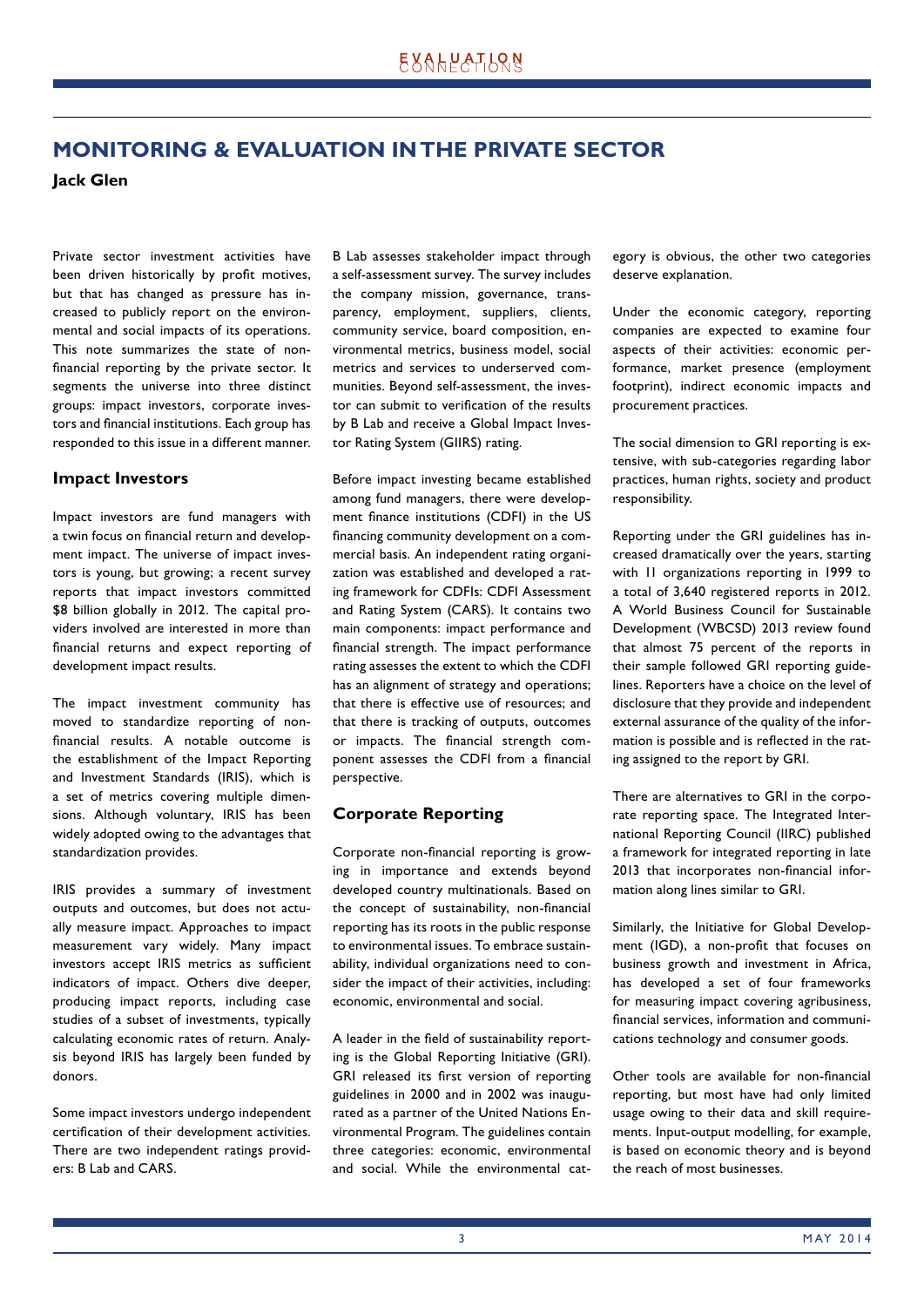In addition to standards and frameworks, there is also a rising set of service providers for companies interested in development impact. Among those is Vera Solutions, which provides database software useful for monitoring appropriate metrics and GIIRS (mentioned earlier), which undertakes assessments and provides impact ratings. A step further is B Corps certification, under which companies are assessed to meet rigorous standards of social and environmental performance, accountability and transparency. In a recent count there were 910 certified B Corps in 29 countries.

### **Equator Principles**

Banks play an important role in financing investment and became the target of environmental groups in the past for the role they played in what were seen as environmentally destructive projects. In response to pressure from these groups, the Equator Principles (EP) were adopted by a set of important international banks over a decade ago, based on environmental and social guidelines developed by IFC. Currently there are 79 EP Financial Institutions (EPFI) that have adopted these principles.

EPFI agree to follow IFC standards when involved in project finance, project finance advisory services, project-related corporate loans and bridge loans. Importantly, for financing covered by the principles, loan covenants are expected to oblige the borrower to conform to the principles as well. Monitoring, evaluation and reporting on compliance are expected and engagement with stakeholders and the establishment of a grievance mechanism are part of the principles.

### **Conclusions**

Corporations, financial institutions and impact investors have each responded to the demand for accountability by developing voluntary reporting systems that reveal to varying degrees the environmental, social and development impact of their operations. Through the Equator Principles, the banking community has gone the furthest in terms of adopting a formal system of accountability, but one which has only a limited amount to say in terms of development impact. Given the extreme variation in its type of activities, the corporate sector has responded with a very informal approach, with formats available to suit every need. In between is the impact investor community, which has developed a standardized system of metrics, which is widely embraced, but which some have complemented with more in-depth analysis.

What each of these approaches has in common is a willingness of the private sector to adopt and pay for monitoring and evaluation of non-financial results. Interest on the part of investors and society in general appears to be increasing and, for that reason, it is likely that this movement will continue.

# **BENCHMARKING OF OUTCOMES IN THE EVALUATION OF PRIVATE SECTOR DEVELOPMENT INTERVENTIONS**

## **Mohamed H. Manaï**

The rapid increase in resources deployed to the private sector by International Financial Institutions (IFIs) within the past three years calls for parallel efforts to improve accountability and to enhance institutional capability to track and report on development results. Specifically their Central Independent Evaluation Units should review and report the extent to which (i) the IFI applies coherent and consistent benchmarks to gauge project performance at relevant stages of the development intervention cycle; and (ii) whether Management's reporting of results includes project outcome and "additionality" ratings consistent with the MDBs' Evaluation Cooperation Group Good Practice Standards.

This implies independent assessments of the evaluability of the IFIs' operations - i.e. the extent to which the value generated or expected from a project are verifiable in a reliable and credible fashion. In practical terms, this necessitates the identification of relevant indicators at the approval stage as

well as adequate arrangements for collecting the data required for monitoring during project execution. To date, the Independent Evaluation Unit of the African Development Bank (OPEV) has validated the outcome performance and "additionality" of over thirty operations in support of private sector development. A Synthesis Report aggregated the findings of Expanded Supervision Reports independently verified by OPEV, with a view to determining the effectiveness of the Bank's contribution to economic growth and poverty reduction by supporting the development of the private sector through non-sovereign guaranteed operations.

The rating of **Outcomes** reflects summary qualitative performance judgments based on a synthesis of the following ratings:

• The project / company's **financial performance** (i.e., the project's contribution to the company's financial results, or the company's financial results where the project is indistinguishable from

the company) The project / company's **economic sustainability** (i.e., the project and/or project company's contribution to growth in the economy)

- The project / company's **contribution to the IFI's mandate objectives**, be they to stimulate development **of the private**  sector, development of efficient financial / capital markets, or transition to a market economy
- The project / company's **environmental and social performance**

The use of consistent benchmarks to assess the outcomes of private sector interventions is challenging. Different types of operations and financing instruments require different merit measures as highlighted in the ECG Good Practice Standard. The methods used to rate financial markets operations involving sub-projects differ from those applied to other financial market operations let alone non-financial market private sector operations. Success rates cannot be meaningfully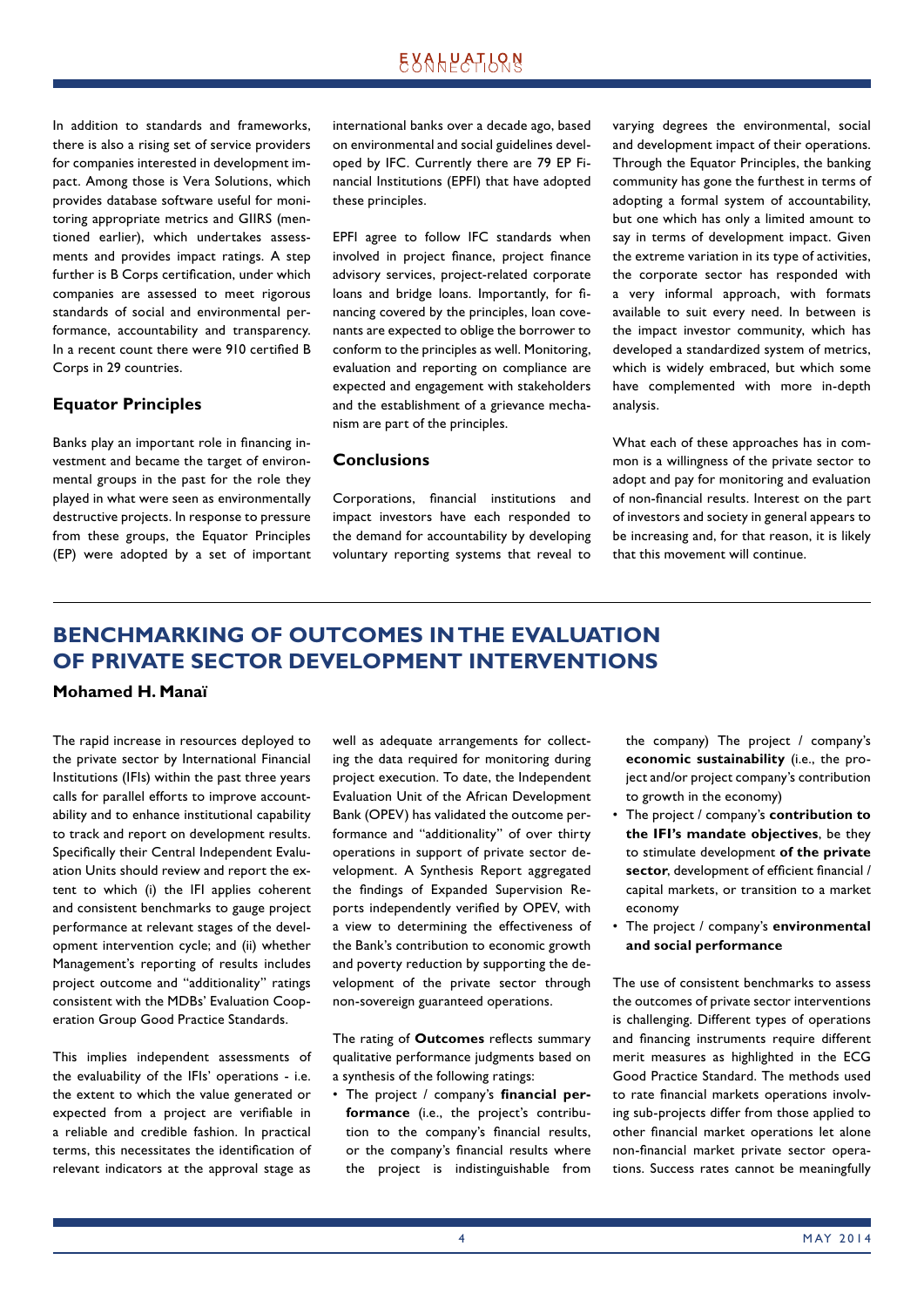compared across different types of projects. Accordingly, MDBs' success rates cannot be meaningfully benchmarked through simple aggregation of traditional ratings if only because the share of financial market operations varies across than MDBs.

In principle, financial performance comparability could be secured if reliable rates of return on the capital used by different types of capital expenditure or financial markets projects were estimated on a consistent basis and related to the cost of capital in the country concerned. This kind of assessment is unfortunately rarely carried out.

More often than not the main criterion for rating the business success dimension involves an assessment of the project capacity to repay debts and yield an acceptable return for shareholders. From this perspective, there is strong evidence of a tight relationship between front-end work quality and business success: projects which receive a negative business success rating also tend to attract negative screening and appraisal ratings. A frequent lesson of MDBs' private sector development experience is the desirability of "working with good sponsors". The correlation between business success and the quality of the Bank's front-end work is strong. The correlation is significant since the Bank's work quality is evaluated independently of the project's outcome (including business success).

The evaluation department, in its 2010 Synthesis Report took into consideration reasons why actual project performance differed from expectations at appraisal and whether this difference could have been predicted and/or mitigated during at screening, preparation or appraisal stages. The conclusion is that quality front-end work contributes to success but that it is not sufficient to guarantee positive outcomes. No matter how proficient is the Bank's front-end work some risks cannot be fully managed. External factors (e.g. adverse macroeconomic developments or investment climate shifts) are critical variables for the generation of ultimate project outcomes.

Projects which enjoy satisfactory economic sustainability ratings also tend to produce satisfactory or highly satisfactory business success ratings. Conversely projects receiving unsatisfactory economic sustainability rating are prone to receive unsatisfactory or highly unsatisfactory business success ratings. Successful/profitable companies create jobs<sup>1</sup>, pay taxes and provide a positive demonstration effect on private sector development. Indeed, business and financial success of the project/company goes hand in hand with economic and social development. Learning from outliers (successful as well as unsuccessful interventions) underlies the value added from private sector evaluations<sup>2</sup>.

Thus, evaluation evidence points to a significant correlation between business success and private sector development. This is meaningful when taking into consideration the strong demonstration effects that profitable/successful companies set in their respective sectors/countries<sup>3</sup>. Such interventions induce forward and backward linkages that benefit suppliers and companies that offer complementary services, for example in the tourism sector as demonstrated by successful hotel projects.

To be sure quantifying the distinctive development outcomes of the Bank's interventions is challenging given constraints regarding data availability. In supervision reports business performance is normally assessed by comparing financial or economic projections at appraisal with achievements at "early maturity". This method is useful in determining the robustness of Bank projections during appraisal but it does not capture the project's full social and economic impact or its sustainability.

Business success assessments should take account of the operating context as well as company specific benchmarks as per the Evaluation Cooperation Group guidelines. Industry/sector comparisons should also be used. Social return estimates should be produced when feasible. In principle, employment creation estimates should take account of the "creative destruction" of jobs in a competitive economy. Demonstration effects should also be factored in. More generally indirect and secondary effects (costs as well as benefits) should be estimated. In particular multiplier effects through tax generation, new trading opportunities etc. should be considered. Finally environmental impacts should be systematically evaluated beyond the satisfaction of minimum standards imposed by safeguard policies.

In conclusion, much remains to be done to apply consistent outcome indicators and benchmarks in the assessment of results and performance of private sector operations financed by MDBs. They require tailor made surveys and sophisticated analyses that are not currently carried out. The need for evaluators to team up with social scientists in order to learn from experience seems compelling.

A cost effective approach to carrying out such evaluative and analytical work would involve comparative assessments across project portfolios through collaborative work among MDBs. This would tap economies of scale and it would allow comparisons across projects through the systematic use of consistent methodologies. Such work would help lay the ground work for the development and dissemination of guidance notes defining evaluative concepts and clarifying the use of outcome indicators and benchmarks so as to promote rigor and objectivity in ex ante and ex post evaluations of private sector development interventions.

### 1 With reference to job creation estimates, verification of whether the newly created jobs offer incremental benefits to employees over their previous circumstances is important.

- 2 Independent Evaluation of IFC's Development Results, 2007
- 3 Successful companies have a strong demonstration effect by proving that investments in their particular sector are profitable and inadvertently invite new entrants to the sector/industry, and thus enhance investments in the sector. However, failed projects can also have positive PSD impacts if company liquidations occur in an orderly and equitable way through a well-functioning legal system.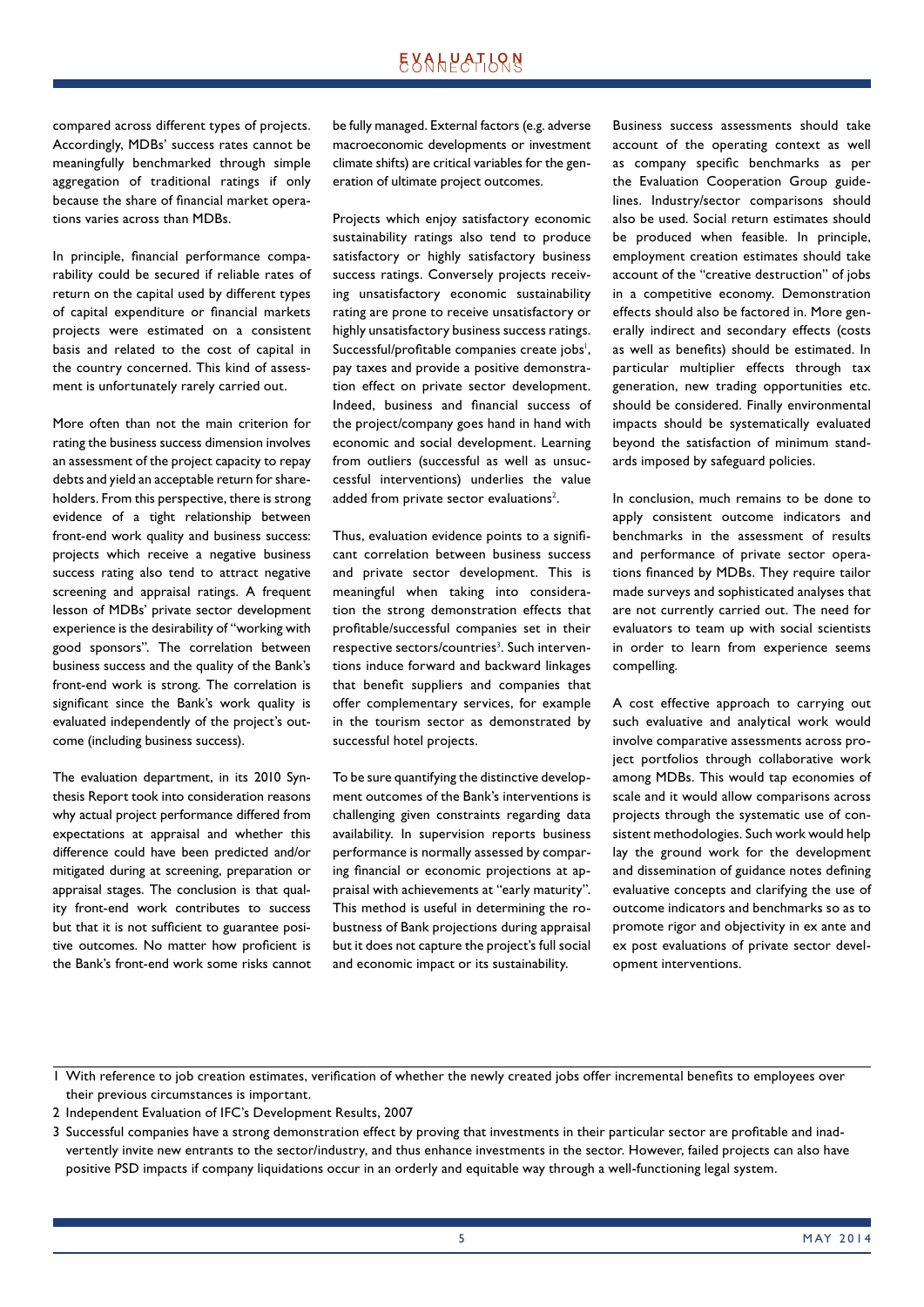## **DYNAMICS OF PRIVATE SECTOR EVALUATION VERSUS EVALUATION OF PUBLIC SECTOR DEVELOPMENT INTERVENTIONS**

**Fredrik Korfker and Marvin Taylor-Dormond**

### **Introduction**

Multilateral development banks (MDBs) undertake interventions in developing countries through both the private and public sectors. MDBs' support to the public sector is still dominant, although private sector interventions have shown a steep growth over recent years. While public sector operations are often initiated by the MDBs in cooperation with national or local governments, private sector interventions involve corporate sponsors who own and control their project initiatives. MDB's private sector interventions involve primarily *investments* in equity as well as loans and guarantees. MDBs also render *advisory services* that are often cofinanced through grant funding from donor trust funds. Both investment operations and advisory services for private sector development are evaluated based on good practice standards (GPS) that were developed by the Evaluation Cooperation Group (ECG), a working group of MDBs' evaluation heads of the MDBs collaborate. Recently ECG has undertaken to better align private and public sector project evaluation standards.

## **Distinction between private and public sector operations**

Several characteristics are distinctive of private sector operations. First, they are subject to market principles, meaning that direct beneficiaries have to pay for the services they provide, that they face competition and that sponsors are primarily motivated by profitability. Second, they entail third party effects, which can be positive or negative and may not receive market feedback (externalities). Third, the mitigation of negative externalities, the amplification of positive externalities and the correction of market failures justify the use of tax-payers money to intervene in this space.

Private sector operations involve corporate finance arrangements for the private sector, be it for manufacturing or services, but they can also involve project finance, for instance, for infrastructure projects with large private sponsors and finance consortiums. MDBs also support financial intermediaries such as commercial banks, equity funds and other financial institutions. The relationship with private sector clients can be short or long-term, whereas in the public sector operations are long-term. When MDBs interact with private sector clients they employ an entrepreneurial approach and engage in due diligence to ensure that returns are adequate returns and that risks are properly mitigated. Assessing the rate of return, the market conditions, the client and the broader economic contribution of projects ascertains the impact and sustainability of operations. This marketbased approach differs from MDBs' public sector goal based evaluation standards. It is justified by the fact that in the case of private sector financing MDBs assume a multiplicity of financial and reputational risks.

Management and staff implicated in private sector activities in MDBs are primarily selected based on their private sector experience and training. On the other hand, MDB professional staff responsible for public sector projects is mostly recruited with a development background and public sector experience. Hence their approach, language, culture and clients are different. Finally whereas MDBs cooperate with government in the choice of public sector projects, project sponsors drive private sector projects and define their targets.

## **Implications for evaluation**

The Evaluation Cooperation Group (ECG) has produced good practice frameworks which recognize the distinctions highlighted above: (i) it privileges the estimation financial parameters and returns; (ii) it ensures that the projects contribute to the national economy (economic analysis ); (iii) it gives priority to environmental and social effects of investments and to compliance with safeguard policies; and (iv) it highlights the transitional, development or structural purposes of such investments. These four dimensions underlie the overall performance rating expected from an ex-post evaluation. Finally, the framework gives special attention to the *additionality* principle that justifies MDBs' involvement.

Many studies carried out by EBRD have shown that quality at entry of projects is crucial. When projects go wrong, it is often because due diligence had failed to identify project weaknesses at the approval stage. Financial performance and quality of management are crucial to project success. Good governance and transparency are also key factors contributing to good performance. Therefore, a keen focus of the evaluation function on these issues is crucial to promote organizational learning. Evaluation practices should address business success. Hence the skill mix of evaluators should match the skill mix of operational staff.

In IFC, applying the above framework shows that development impact goes beyond financial results – two thirds of IFC's projects succeed developmentally while half succeed both financially and developmentally. While 13% of projects achieve high development outcomes despite a low business success profitability is good for development  $-51\%$ of projects generate high financial returns as well as high development outcomes.

This said doing well does not necessarily mean doing good  $-$  a significant 16% of projects with high financial returns have a weak environmental and social record. But a larger proportion of IFC's projects do good even when they are not doing so well financially – 28% have low financial returns but good environmental and social effects. Finally, IFC's investment returns and development results are aligned – 77% of projects achieve high-high or low-low development outcomes and investment returns for IFC.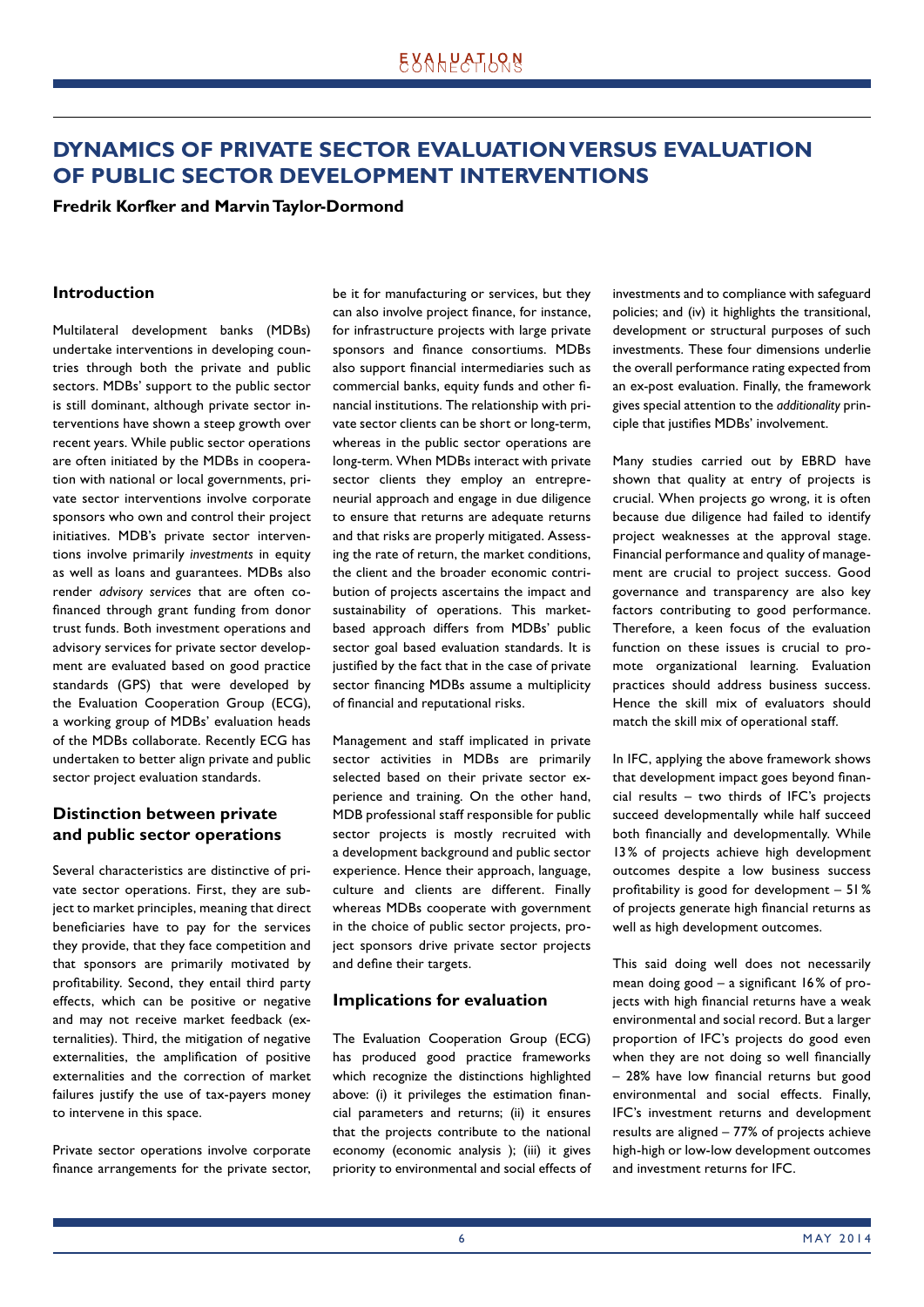## **The culture surrounding evaluation of private sector activities**

For a private sector evaluation system to work effectively, evaluation staff must embrace the private sector business culture of the specialized institutions. At times, management argues that evaluation staff should concentrate on pure development and transition impact issues and leave finance- and business-related issues to the operational staff and credit specialists of the institution. But these issues are integral to sound assessment of private sector interventions and evaluation is about assessing the overall value, merit, and worth of operations.

For instance, in the EBRD where transition impact dominates, independent, in-depth assessments of business ethics is often needed. The majority of the projects that were evaluated since the start of the EBRD in 1991 scored Satisfactory or higher but about 13 % of the projects were categorized as Unsuccessful projects and 29% as Partly Successful. This justifies a particular emphasis on accountability and learning from failed as well as successful projects. For pure learning purposes an evaluation system can help by focusing on outliers. However, assessing controversial projects that have gone wrong inevitably raises tensions between evaluators and management. Yet exposing lack of transparency and dubious sponsors is in the public interest and helps to strengthen internal controls and promote accountability

### **Concluding remarks**

Differences between private and public sector operations call for distinctive evaluation approaches and skill mixes. In private sector evaluation, private sector experience is crucial and speaking the language of the private sector is a must. This article has highlighted the importance of the financial, economic and environmental and social performance of companies, as well as their contribution to the mission of the institution to assess a project's success. The centrality of assessing the *additionality* of the institution providing support to private sector development was also underscored. In evaluation the choice of approach should respect the nature of the evaluand. Hence the marked differences between private and public operations require different evaluation approaches, skills and practices. This explains why MDBs have chosen to issue separate MDBs good practice standards for public and private sector evaluation.

## **INCLUSIVE GROWTH AND THE PRIVATE SECTOR**

### **Vinod Thomas**

The rapid economic growth of developing Asia over recent decades lifted millions out of poverty. However, some 750 million people still live below an extreme poverty line. Access to education and economic opportunities is highly unequal. Over the past two decades inequality has increased notably in countries making up 80% of developing Asia's population, including in China, India and Indonesia. Even with the strong record on poverty reduction, economic growth in the region cannot be considered inclusive.

Because of its deleterious effect on people's welfare, lack of inclusion can hurt social stability. What is more, rising inequality could undercut the pace and sustainability of growth itself. For these reasons, governments and their development partners have made inclusive growth a central part of their agenda. Some may think that this agenda is confined to public sector operations. But once we recognize that the private sector provides nine out of ten jobs in developing Asia, it is hard to conceive that inclusive growth can be promoted without the private sector too delivering on the agenda.

Asian Development Bank's (ADB) private sector operations totaled \$10.7 billion from 2000 to 2012. Half of these went to energy investments, while a third went to the financial sector, mostly to support the needs of micro, small, and medium enterprises. A recent evaluation of their performance and impact in 27 developing countries shows the challenges for private sector operations in pursuing inclusive growth with contribution in this respect remaining modest.<sup>1</sup> At the same time, there were positive examples that could be replicated or scaled up.

ADB's private sector operations in infrastructure investments were generally profitable, contributed to economic growth, and helped catalyze additional private investments. These infrastructure investments also facilitated access to services which allowed the poor to participate in the growth process. Energy investments in a region, where 800 million people have no access to electricity, helped narrow supply-demand gaps. Improving mobile phone services in rural areas have also been proven to be good investment areas for profit and tangible development impact. The ADB-supported Nam Thun 2 power project in the Lao People's Democratic Republic, which uses related Government revenues to finance health, education, and poverty reduction programs, demonstrates an innovative strategy towards inclusion.

However, contributions towards more inclusion need to go much further. Investments in electricity distribution, and water and

<sup>1</sup> Independent Evaluation Department (IED). 2013. Thematic Evaluation Study on *ADB Private Sector Operations: Contributions to Inclusive and Environmentally Sustainable Growth*. Manila: ADB; for a synthesis of the study's key evaluation lessons see *Enhancing the Contribution of Private*  Sector to Inclusive and Environmentally Sustainable Growth in IED Learning Lessons series available at http://www.adb.org/sites/default/files/ LL-PS.pdf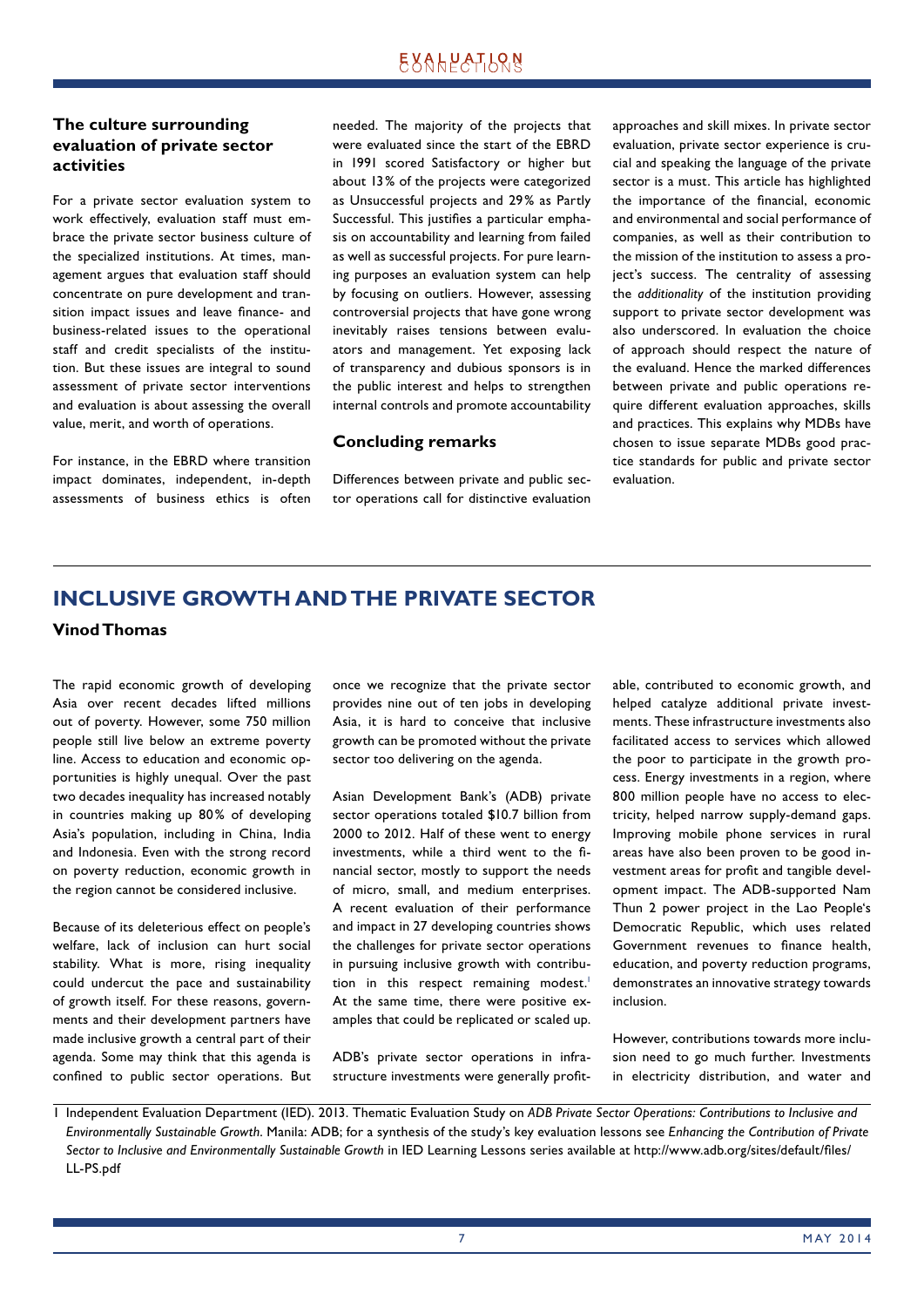# EXALPATLRN

sanitation can affect the lives and livelihoods of the lower income strata. Working in these areas can make a big difference to inclusion, but that in turn calls for actions to address regulatory and policy constraints.

ADB's private sector transactions in the financial sector also had its share of constraints and successes. Only 40% of financial sector transactions made satisfactory contributions to economic development and growth. Most financial sector transactions involved support to financial institutions or investments in private equity funds to improve financing of small- and medium-sized enterprises (SMEs) with the ultimate objective of generating employment. Transactions worth over \$1 billion intended to assist the financing needs of SMEs ended up financing mediumsized companies or non-poor groups with small businesses. It is unclear how many jobs were actually created as a result, as particularly indirect employment effects were not adequately tracked or optimized through relevant investment strategies. The few financed microfinance transactions were generally effective in increasing the poor's access to finance. With adequate targeting and transmission channels, women and rural communities were reached.

Contributions to inclusive growth can be indirect, even if impacts are harder to measure and attribute. Some of the energy investments improving access to electricity are a case in point. Perhaps more directly, improving access to rural mobile phone services in areas with low penetration rates has been a promising for private sector investments with potential for inclusion and profit. Indeed one of the findings of the study is that in the relatively small sample of projects that did pursue inclusion, the development goal did not come at the expense of financial profitability.

For a relatively direct pathway to more non-income inclusion, ADB has been trying to reenter sectors such as health and education, although this has proved difficult.

The challenge is how to expand the private sector operations' impact on inclusive growth. One part of the approach needs to be choosing sectors and projects that have the highest potential to include the lower income strata. Another part is for project designs to incorporate adequate delivery channels and transmission mechanisms as well as systematic targeting where efficient to improve their ability to be more inclusive. Yet another aspect is the role of monitoring and evaluation to build in measures of inclusion to make the aims clear and then to assess how far they have been achieved.

One other limitation to pursuing inclusion has been that ADB itself tended to play a limited role in the design of the transactions it was supporting. This may be understandable given the nature of the business model for private sector financing. One way to overcome this is to identify areas where the objectives of private sponsors overlap with ADB's development agendas and seek inclusive project proposals from private sponsors. This will require an increased focus on support for inclusive business models through the provision of seed capital and technical assistance. Another option for institutions such as ADB would be to enhance inclusion impacts of planned private sector transactions through support for relevant complementary public sector investments (e.g., rural electrification programs extending the benefits of private power generation and transmission projects) or project components (e.g. the development of subsidy schemes or special outreach activities to facilitate access by the poor to private infrastructure services).

It is fair to ask whether private sector investments can make a meaningful contribution to what is now a central goal of ADB and the wider development community. My sense is yes, given the considerable potential and the evidence, even if limited, that development effectiveness and profitability can go together. The challenge will be to strengthen the direct links wherever possible, while recognizing that private sector investments can also generate indirect inclusion effects.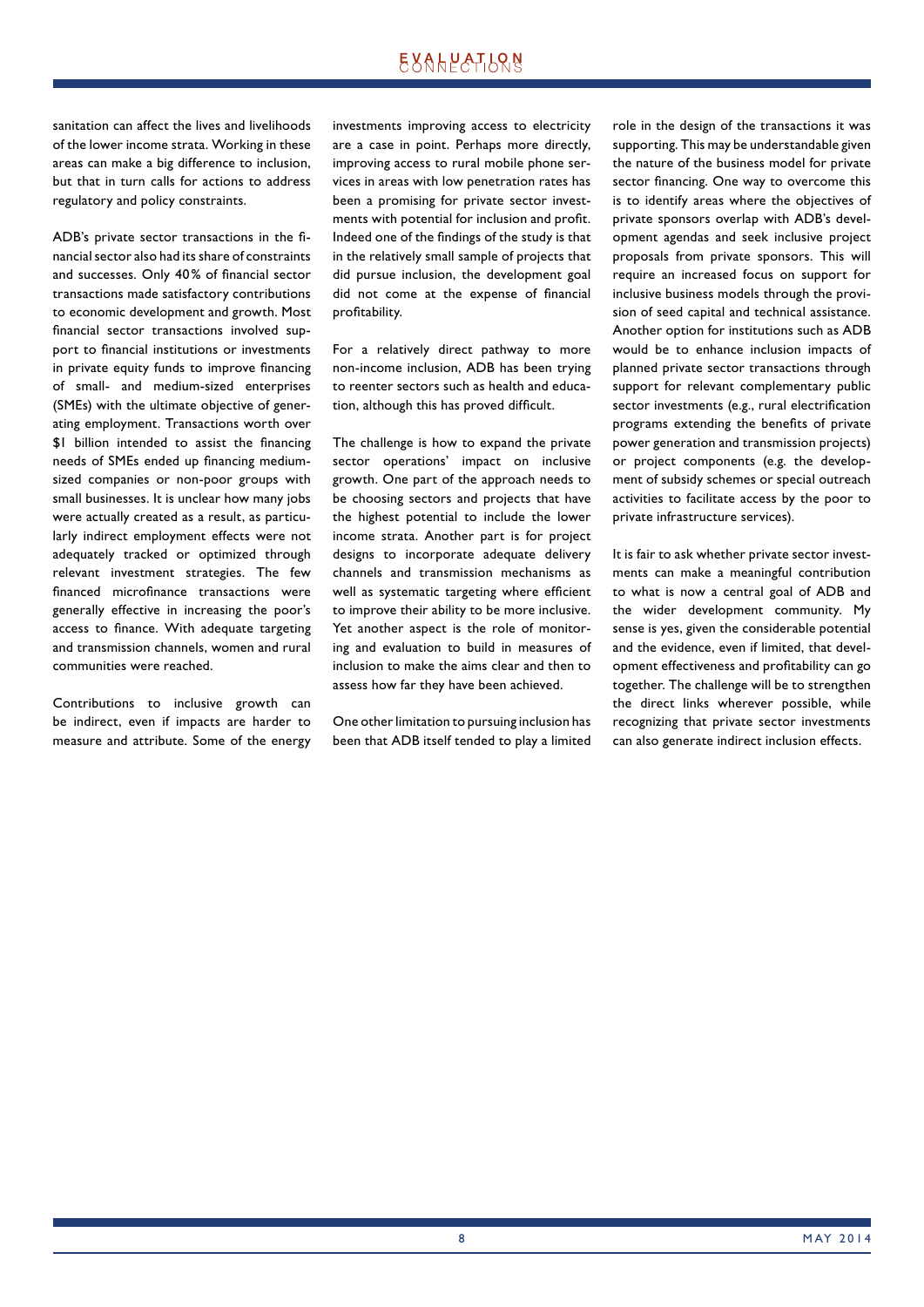# **MULTILATERAL DEVELOPMENT BANKS' APPROACHES TO FINANCIAL INTERMEDIARIES AND THEIR EVALUATIVE IMPLICATIONS**

### **Anders Grettve and Stoyan Tenev**

Support to financial intermediaries (FIs) accounts for a large and growing share of the operations of Multilateral Development Banks' (MDBs') private sector development portfolios. This article identifies common patterns with respect to the strategic purposes, rationale, and effectiveness of MDBs' support to FIs and draws some implications for the evaluation of these operations. These comprise the provision of investment funding and advisory services to banks, non-bank financial institutions and private equity funds in developing economies.

## **Strategic focus and rationale**  of **MDB**'s support to financial **intermediaries**

MDBs pursue two main objectives through their support to Fls: (i) *more inclusive financial* services: improved access to financial services by individual and firms; and (ii) better targeted financial services: increased funding for activities geared to the public interest such as climate change, education, and innovation. Both objectives imply "additionality" towards high priority uses. The first objective focuses primarily on the supply side of the financial services sector<sup>1</sup> with privileged attention to under-served households and firms. The second addresses simultaneously the supply and demand sides of the financial services market. It stimulates effective demand for public goods funding in neglected development domains as well meet the incremental demand through supply side actions.

The emphasis on more inclusive and purposeful financial services is strong but relatively recent among the MDBs. Strategic and policy statements often underline enhanced credit and services to SMEs, micro-entrepreneurs and backward regions in ways that foster

such thematic priorities as gender equality and help poverty alleviation and reduction.

Targeted funding of specific public goods and services often justifies investments via FIs by tapping their efficient "retail" channeling capacities, including reach and ability to screen sub-borrowers and sub-projects based on their superior local knowledge. In the case of financial inclusion extending the reach of FIs is the objective.

## **Rationale for MDB support and implications for operations**

The rationale for expanding provision of funds to certain types of activities is based on the premise that their social benefits exceed their private benefits. Equally the financial inclusion objective implies the correction of a market failure. Clarity about the obstacles that inhibit channeling of funds towards priority borrowers and uses (excessive risk aversion, cumbersome lending practices, etc.) is crucial, and should be reflected explicitly in the stated rationale for the intervention and in its design.

Targeting is crucial to ensure that funds will go where they are supposed to go. While the notion of "fungibility" is often used to downplay the importance of targeting empirical research findings suggest that appropriate targeting matters even if some displacement takes place<sup>2</sup>.

Sustainability of funding is more important for financial inclusion than for targeting. The improved access objective is not achieved if the intervention provides only a temporary supply of funds in ways that do not ensure sustainability beyond the intervention. Excessive supply of funds to

categories of heretofore-neglected firms and households may induce over-indebtedness as illustrated by recent experience with several microfinance initiatives. Such risks illustrate the importance of periodically verifying the assumptions that underlie financial inclusion interventions.

Sustainability often implies a combination of funding with other instruments such as technical assistance and capacity building advice, introduction of new products, or improved risk management practices so that reach is achieved and sustained. In some instances inclusion may be sought not through wholesaling of funds but by equity investments to establish new financial institutions such as leasing companies. Correctly diagnosed problems need to be addressed with the right instruments. For instance risk sharing instruments are called for in highly risky situations.

### **Observed patterns in MDBs activities**

One striking observation when comparing strategic MDBs' intentions with actual FIs portfolio composition is the inverse relationship between strategic emphasis on inclusion on the one hand, and volume of FI operations focused on targeting on the other. By and large a relatively small share of MDBs' FI portfolio addresses financial inclusion.

A related observation is that most of the wholesaling goes through large and established FIs rather than second tier FIs. This is compatible with the objective of reorienting lending given the bigger "bang for the buck" associated with channeling MDBs' assistance through large and established FIs endowed with substantial reach and higher capacities.

 $\overline{1}$  Interventions that promote enhanced financial literacy in the microfinance sector address the demand side but they are part of initiatives that already emphasize inclusion and sustainability.

<sup>2</sup> See for example: (i) De Walle, Dominique and Ren Mu, 2007, *Fungibility and the flypaper effect of project aid*, Journal of Development Economics, 84 (2007) 667–685 and (ii) Guillaumont, Patrick, 2011, *Making Development Financing in LDCs More Conducive to Development*, Working Paper 18, FEDRI, http://eudevdays.eu/sites/default/files/WP18.pdf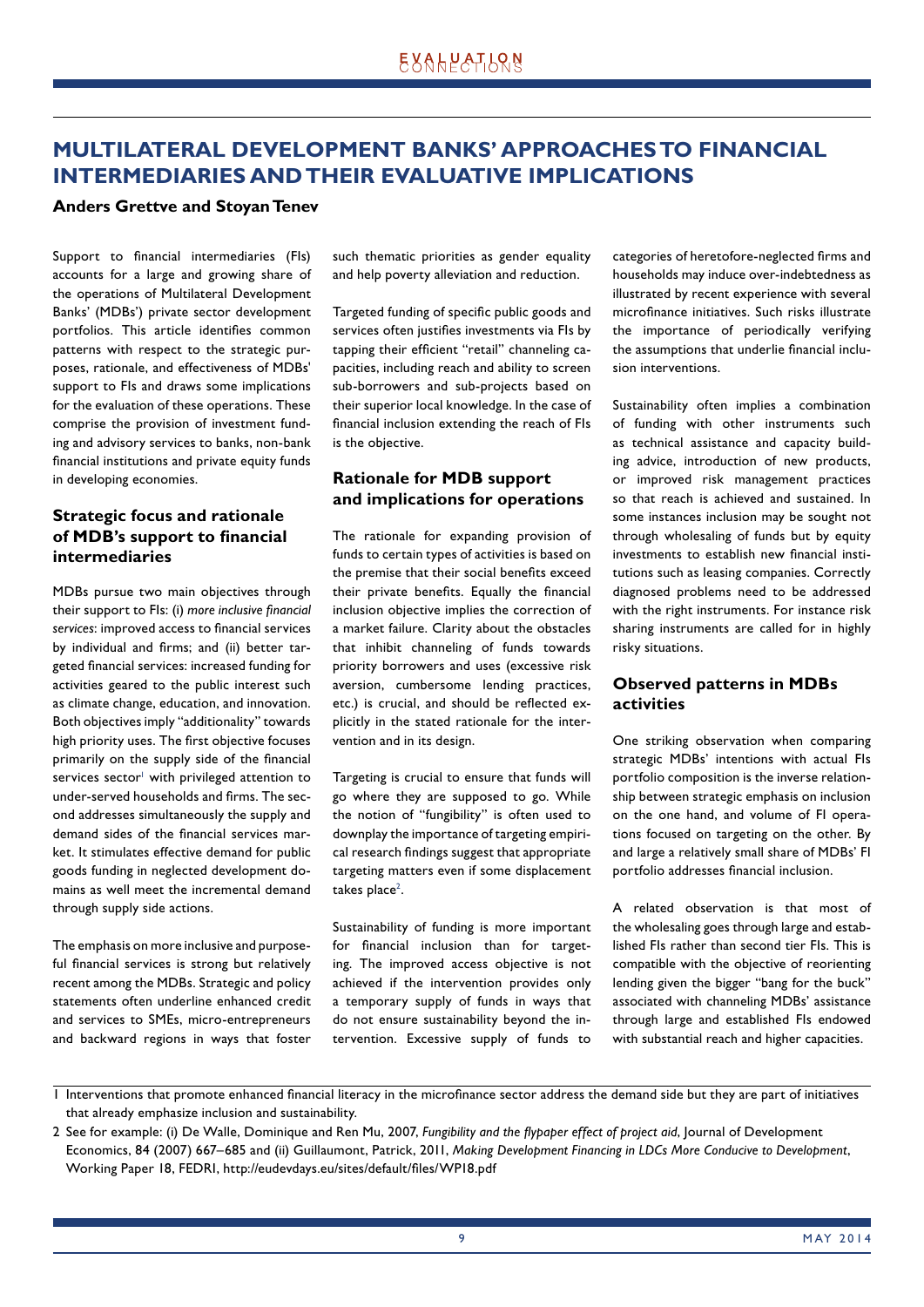Targeting often falls short of expectations. While MDBs specify the targeted groups, the mechanism for ensuring that benefits flow to targeted uses are often not clearly specified and/or embedded in legal agreements. As a result, benefits in the form of longer maturities or lower interest rates often do not reach intended beneficiaries or fail to achieve the "additionality" objective by channeling funds to beneficiaries that would have received funding anyhow.

### **Implications for evaluation**

MDBs do not always clearly articulate the rationale for their interventions whether in the causes of financial inclusion or targeting particular thematic priorities or sectors. As a result, instruments are not always aligned with the MDBs' stated overall strategic objectives. This hinders the "evaluability" of MDBs' FI operations and complicates ex post evaluation.

Evaluation of MDBs support to FIs needs to be based on robust theories of change that go from constraints, market failures and other underlying reasons for MDBs' interventions to instruments, outcomes and intended impacts. They need to pay attention to mechanisms of influence, "additionality" and sustainability. Insufficient attention has been given to the systemic impact of targeted interventions through demonstration effects and competitive pressures. While institutional development aims are core elements in FI-strategies of leading MDBs with sizeable non-sovereign operations the evaluation standards for project evaluations do not normally specify judicious indicators that track actual *contribution to IFI/MDB mandate objectives*. In particular they fail to capture beyond-project impacts of FI transactions.<sup>3</sup>

#### **Conclusions**

Our review, while far from complete, identified areas where the MDBs could take action to improve the "evaluability" of their FI operations and enhance their overall effectiveness. Those include (i) clear theories of change rooted in underlying reasons for interventions, and accordant clear strategic justifications and objectives; (ii) greater focus on sustainable financial intermediation by FIs to target groups and sectors beyond the life-span of the MDB facility; (iii) systematic attention to the relationship between targeting and its dynamic effects on financial market development.

The current trend in MDBs to move from assessments of individual transactions to thematic and portfolio-based evaluations should induce greater evaluative attention to wider strategic perspectives as well as a sharper focus on medium and long term impacts of MDBs' interventions. Since MDBs aim to affect the business orientation and behavior of intermediaries as opposed to the passive channeling of MDB funds, evaluations should move to a higher plane than the sub-project and sub-portfolio and concentrate attention on the overall dynamics of the FI-client interface towards overarching strategic objectives.

3 See for example the OECD Evaluation Cooperation Group, ECG, *Good Practice Standards for the Evaluation of Private Sector Operations*, Fourth Edition, Nov. 2011

## **EVALUATION OF SME ASSISTANCE IN AFRICA: CHALLENGES AND IMPLICATIONS FOR PRACTICE**

**Khaled Samir Hussein<sup>1</sup> and Elsa De Morais Sarmento<sup>2</sup>** 

Once regarded as peripheral in the economy, public policies in support of SME have now been promoted as strategic for economic development. In many countries, this has led to a substantial growth in the range of assistance programmes for SME and entrepreneurship, as well as the development of evaluation techniques (e.g. Storey, 2000) to assess the effectiveness of those programmes. In Africa, considerations for SME's substantial contribution to employment and the wider economy, has led to the adoption of specific public policies by several African countries, with various packages of SME assistance managed by a multitude of development agencies.

SME assistance programmes present however numerous challenges for governments in Africa. In some cases, programmes fail because of poor conception, weak uptake or just because of the sheer number of initiatives, which become too complex to administer. Notwithstanding the fact that knowledge of SMEs and the role it plays in the economy has grown substantially in the last decade, this body of knowledge has not yet fully informed the process of policy making, which remains *ad-hoc* and subjective.

One possible solution could well be found in the utilization of evaluation findings. Evaluation can and should play a decisive role in supporting evidence-based policy making through improvement of the conception, design, implementation, and outcomes of

1 Principal Evaluation Officer at the African Development Bank (k.samir@afdb.org)

2 Principal Evaluation Officer at the African Development Bank (e.sarmento@afdb.org)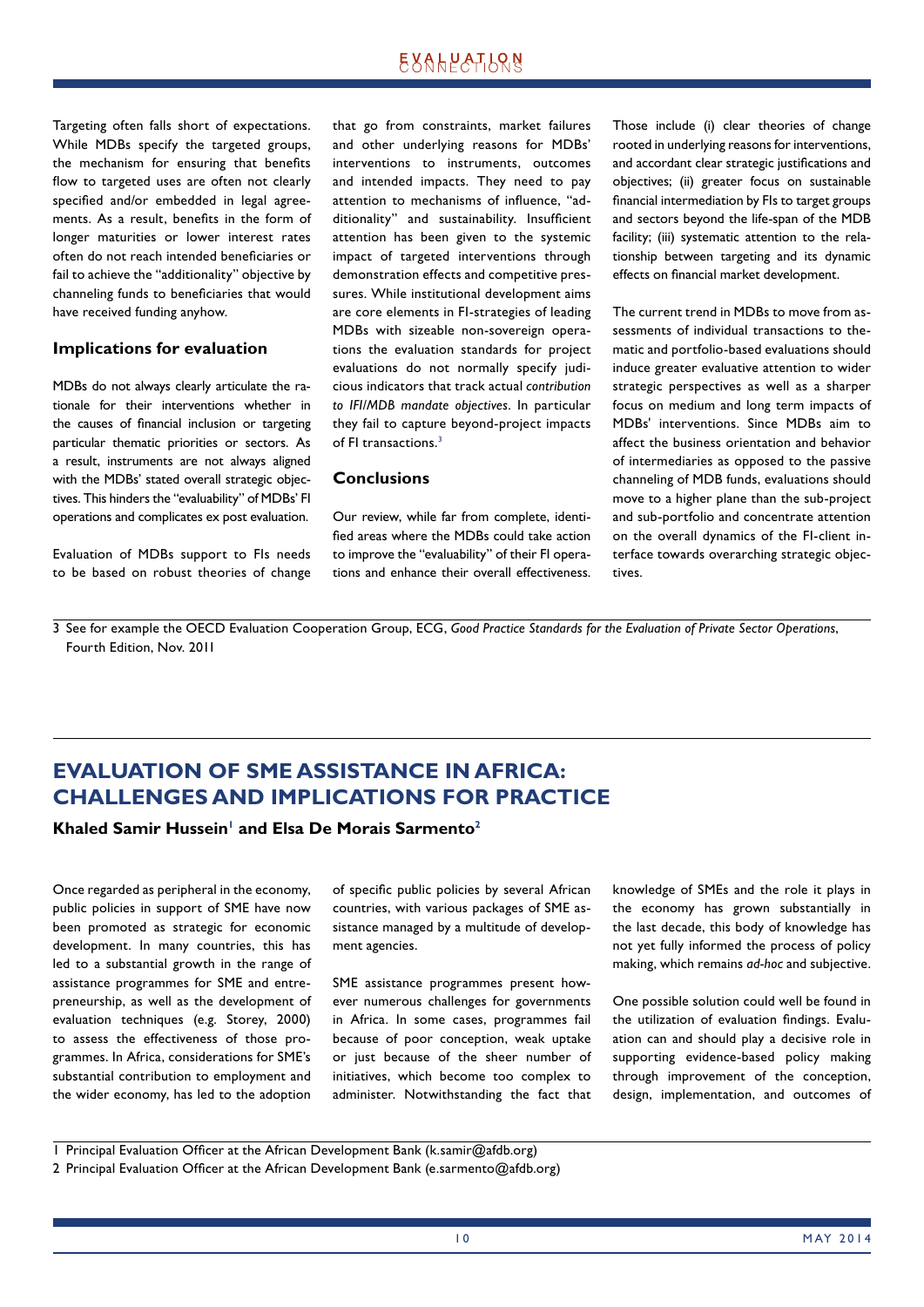# EXALPATLRN

future programmes targeting SMEs in Africa. However, for evaluation to fully fulfil its role in informing policymaking, a number of distinct challenges need to be addressed.

Firstly, the term "SME" typically encompasses a broad spectrum of definitions across programs, agencies, and regions. SME definitions and thresholds should be considered carefully in the initial steps of an evaluation, particularly when it spans interventions in different countries, and when comparability is sought. In Africa, there is a multiplicity of SME definitions and thresholds, which differ in terms of firm size (measured either by the number of employees, sales, turnover or assets or both), or by financing needs (e.g. loan size).

Secondly, evaluating SME programmes is challenging due to their complexity and their multidimensionality. The task often entails tackling with multiple layers of intervention activities, especially for complex programs, which act on SMEs through both direct and indirect measures (e.g. business environment), given that these interventions can utilize multiple approaches (e.g. access to finance, training, research and development, tax and credit, technical and managerial assistance, improving the enabling environment and framework conditions, etc.).Structured mapping of policies working in favour of SMEs is also lacking so that interactions are not systematically probed (e.g. how entrepreneurship, trade, investment reinforce or counteract the effects of SME policy). Nor are context specific factors and their impact on outcomes well understood. Consequently, there is no agreed approach or logic model to assure consistency in evaluation of SME programmes.

Thirdly, there is often lack of sufficient evidence to reach informed and reliable conclusions when evaluating SME Programmes (Storey, 2008). The African experience reveals there is still a substantial lack of information (especially firm level micro-data), alongside with information systems, to conveniently collect and store data on firm formation and development. Beyond portfolio reviews for the case of evaluations conducted by international financial institutions (IFIs), the quantitative section of most evaluations usually relies on enterprise survey and investment climate indicator databases (mostly from the World Bank Enterprise survey data and Doing Business indicators). These databases are in high demand and low supply in Africa, while tailor made surveys are perceived to be prohibitively expensive to implement in the absence of collaborative programmes among country authorities and development assistance agencies operating in sub-Saharan Africa.

Fourthly, when considering methods for evaluating long-term impact of SME programmes, the difficulties in establishing causality cannot be underestimated. Causality does not work the same way in different contexts. Due to the variety of economic structures in Africa, the result of efforts targeting key development objectives (e.g. job creation and firm growth) can be very diverse due to vast differences in policy frameworks, economic infrastructure, and socio-economic status and fragility variables. Major bottlenecks in gathering consistent time-series firm level micro-data must be overcome. For instance, in 2010, IFC considered sufficient data was not yet available to assess the impact of the recent financial crisis on SMEs access to finance (IFC, 2010).

Notwithstanding the fact that evaluation of the effectiveness of SME assistance programmes has earned particular attention from various IFIs in recent years, undertaking SME evaluation is still very challenging, particularly in Africa. For evaluation to inform evidence-based policymaking, strong reflection needs to focus on overcoming the obstacles described above.

Making clear distinctions between systemic and targeted assistance as well as utilization of tailor made tools that deal with multiple layers of intervention activities, especially for complex programs would be a good start. In parallel, the process of developing common and comparable approaches for evaluating SME programs ought to be pursued and encouraged. There is also an urgent need to align the framework for SME evaluations with that of entrepreneurship policies and programmes.

In Africa, all these measures need to be put forward to strengthen the support for evaluation of SME programmes, to enable those concerned with the quality and impact of support provision to be better equipped to carry out evaluations and to deepen the understanding of intervention impacts. The potential for policy learning in this domain remains huge.

### **References**

- 1. International Financial Corporation (2010), "Scaling-Up SME Access to Financial Services in the Developing World", Financial Inclusion Experts Group, SME Finance Sub-Group, G 20 Seoul Summit 2010, World Bank Group October 2010.
- 2. Rodrik, D. (2008), "The new development economics: we shall experiment, but how shall we learn?", Revised version of paper presented at Brookings Development Conference, 29 – 30 May 2008.
- 3. Storey, D.J. (2008), *Entrepreneurship and SME policy in Mexico*, prepared for the Inter-American Development Bank.
- 4. Storey, D. (2000), "Six steps to Heaven: Evaluation the impact of public policies to support small businesses in developed economies", in *Handbook of Entrepreneurship*, Eds. D. L. Sexton and H. Landstrom, Oxford, Blackwell, 176-193.
- 5. Wong, G. (2004), "Policy Learning through Evaluation: Challenges and Opportunities", in *Evaluating Local Economic and Employment Development, how to assess what works among programmes and policies*, edited by the OECD, Paris.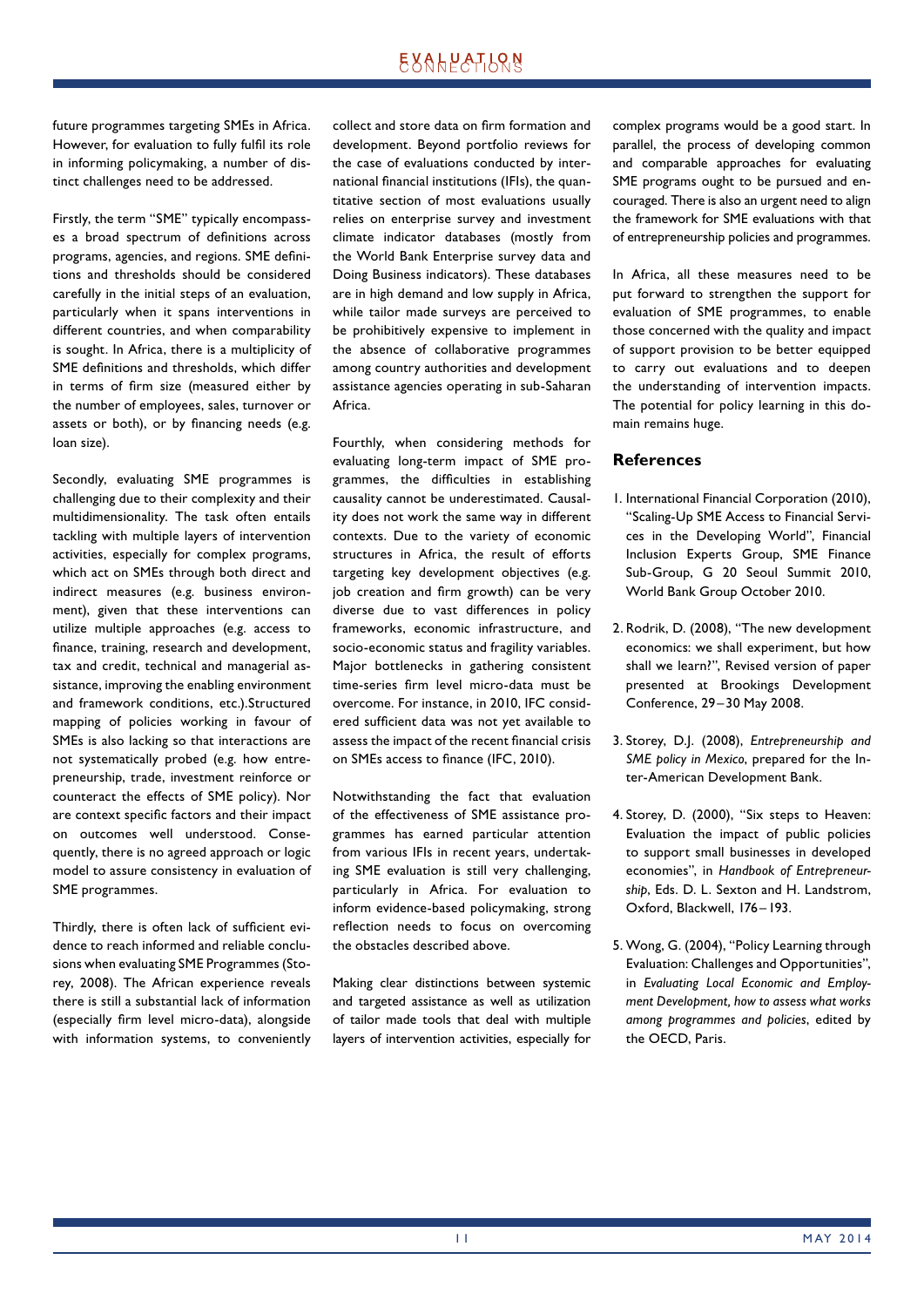# **REFLECTIONS ON THE PUBLIC-PRIVATE PARTNERSHIP THEMATIC WORKING SUB-GROUP**

### **Mehmet Uzunkaya**

Public-private partnerships (PPPs) have become common in the provision of public investments in both developed and developing countries. Increasing demand for better infrastructure on the one hand and constraints on government budgets on the other have boosted the use of this method. However, whether PPPs create "value for money" remains a focus of intense debate among academicians and practitioners.

In a PPP, public and private actors combine their respective strengths, comparative advantages and interests so as to realize a public-interest venture on the basis of a long-term contract that shares the risks in such a way that each party assumes the risks which it is best equipped to handle.

Interpretations of PPPs differ among countries and international institutions. For instance, while some organizations and countries consider privatizations as PPPs, others do not. But all definitions recognize the long-term contractual nature of PPPs between public and private agents in pursuit of a public mission. PPPs in the European Union, for example, refer to "forms of cooperation between public authorities and the world of business which aim to ensure the funding, construction, renovation, management or maintenance of an infrastructure or the provision of a service"<sup>1</sup>.

This said PPP arrangements span a wide array of sectors and methods. Traditionally, they are applicable to sectors such as energy, transport, water and sewage, where the return to capital investments is obtained during the operation period through user charges or – in some way or other – through government purchasing. Recently, PPPs have also emerged in the construction of public buildings (schools, hospitals, prisons, etc.), the provision of equipment and the delivery of environmental services (water/ waste treatment, waste management) $^{2}$ . In addition to their sector diversity, PPP methods span a wide spectrum, ranging from service contracts to build-own-operate contracts. In this range, private party involvement and responsibilities vary considerably depending on the contract terms, making contractual details crucially important.

Properly designed and implemented PPPs offer advantages over conventional procurement with three main motivations: investment in infrastructure, greater efficiency in resource use and commercial value generation from public sector assets<sup>3</sup>. PPPs promise acceleration of infrastructure provision, faster implementation, reduced whole life costs, better risk allocation, better incentives to perform, improved quality of service, additional revenue generation and enhanced public management<sup>4</sup>.

At all stages of the project cycle, PPPs display sophisticated procedures and complex interactions among stakeholders. This reflects the need to reconcile differing objectives and incentives. While the public sector is mainly interested in generating net socio-economic benefits at micro and macro levels, the private parties are driven by the profit motive. These complexities along with the long term contractual nature of PPPs make them vulnerable to a multiplicity of risks, especially for large projects. These need to be managed properly and strategically so as to realize all the benefits offered by the method.

Given the complexities inherent in PPP arrangements and risks involved, PPPs are prone to sub-optimal resource use or even failures, if they are not properly managed. Additionally, the delicate balance between public and private interests as well as among costs, benefits and risks call for careful evaluation of PPPs, ex-ante and ex-post, at both project and program levels. It seems, however, that evaluation of PPP projects and programs has not been given the desired level of attention, particularly in the least-developed world and in emerging market countries.

To contribute closing this gap, a Thematic Working Sub-Group on Evaluation of Public-Private Partnerships was established within the European Evaluation Society (EES) as a part of the Private Sector Thematic Working Group (TWG) initiative launched during the 10th EES Biennial Conference in Helsinki (October 1–5, 2012).

The sub-group started its activities by taking stock of its members and areas of specialization. In this respect, the sub-group brought together members from a variety of organizations with diverse backgrounds on evaluation and PPPs. After the sub-group formation, an annual work programme was drafted upon the contributions of the members and was finalized in August 2013.

The work programme sets forth as the ultimate output of sub-group activities a discus-

<sup>1</sup> European Commission (2004), *"Green Paper on Public-Private Partnerships and Community Law on Public Contracts and Concessions"*, Communication presented by the European Commission, Brussels, p3.

<sup>2</sup> European Commission (2004), *p3*.

<sup>3</sup> European Commission (2003), *p16*.

<sup>4</sup> European Commission (2003), *"Guidelines for Successful Public-Private Partnerships"*, European Commission, Directorate-General, Regional Policy, Brussels, p15.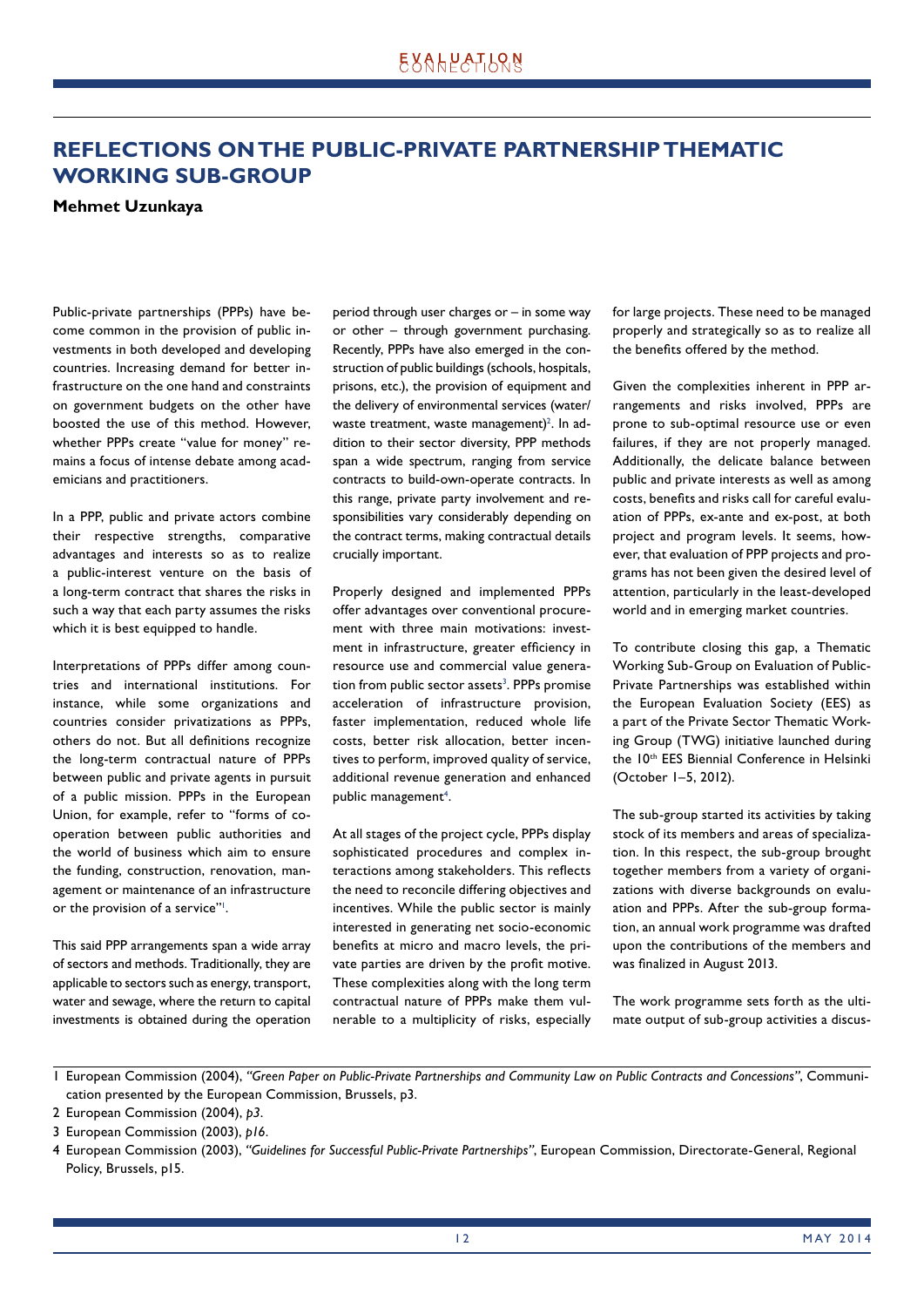sion paper to be presented at the II<sup>th</sup> Biennial Conference in Dublin as a collective product. The paper will draw lessons from a representative sample of ex-post evaluations on PPP projects towards finding the principles of successful PPPs and making methodological recommendations for better evaluations.

The sub-group is currently collecting evaluation studies from around the world to form the sample. As a general principle, evaluation studies from various levels and classes are being searched, namely,

- from developed, developing and leastdeveloped countries
- green fields and brown fields interventions
- medium-large projects as well as those in which the special purpose vehicle (SPV) can be considered as a small-medium enterprise (if available)
- "success stories" as well as problematic and failed projects

So far, evaluation studies covering projects from a variety of countries and regions have been identified, including Europe, South Africa, Latin America, Asia and North Africa. Among them are particularly informative studies conducted by the European Commission and the European Investment Bank. Studies from South Africa and from Denmark's PPP experience in development cooperation are equally interesting.

The collection process is still in progress and EES members are welcome to share any additional ex-post evaluation studies. Resources on ensuring the sustainability of the partnership between public and private sector and on the secrets of sustainable PPPs are especially welcome.

In the meantime, the review process has started to extract lessons towards achieving successful PPPs. Potentially critical issues include ensuring sustainability of the partnership between public and private sector, managing risks, the importance of open competition, good legal frameworks and fair labour contracts.

Methodological issues will also be considered. If the reviewing exercise of ex-post evaluation documents indicates potential areas for improvements, the discussion paper will extend its scope to propose an evaluation framework for PPPs.

The discussion paper produced by the PPP Thematic Working Sub-Group expected at the end of its first year of activity will identify key issues to be considered towards successful PPPs and the members of the group will have an opportunity to share their findings with the evaluation community at the II<sup>th</sup> Biennial Conference in Dublin.

## **GETTING A GRIP ON PRIVATE SECTOR'S CSE AND CSR**

**Romeo Santos**

This article is about evaluation in two distinct but interconnected areas: corporate self evaluation (CSE) and corporate social responsibility (CSR). These are tricky topics. Some decision makers believe that "evaluation is bad for development". Others view CSR as "just window dressing and bad for business". But controversy is grist for the mill for the EES Private Sector Thematic Working Group (TWG) since it aims to facilitate dialogue among stakeholders especially those that holding sharply divergent views. To probe this contested area a TWG sub-group on CSE/CSR was set up. As co-leaders of this sub-group Sara Vaca and I have begun looking into CSE and CSR. Our aim is to broaden and deepen the debate among the role of evaluation in enhancing CSE and CSR.

## **Probing the 'murky' nature of CSE**

The corporate world is no better than the academy in grasping the role of evaluation in its own turf. There is scarce knowledge even among business people about how the private sector evaluates itself. When queried, many are inclined to cite ISOs, SA 8000, Equator Principles, Performance Standards, and Fair Trade Act, among others in trying to explain CSE. But these are either standards or statutes that are expected to shape or govern corporate behavior. Yes, they can guide evaluations but they are not evaluations.

Multilateral development banks (MDBs) and financial intermediaries have a better understanding of the role of evaluation as a learning tool since they are engaged in the business of providing funds to programs that are geared towards socio-economic development. MDBs' evaluations of development programs that target poverty reduction, equity, or inclusion, for instance are necessarily relevant to CSR and CSE. However, evaluation of development assistance programs at arm's length is not the same thing as corporate self evaluation or civil society examination of corporate behavior.

In mainstream evaluation practice, program and policy evaluation dominates. Far less frequent are evaluations that concentrate on corporate processes and their outcomes. There are exceptions of course but they tend to concentrate on the effects of public sector interventions, e.g. the evaluation of the Paris Declaration, WHO's evaluation of HIV/ AIDS program in Africa and Asia, etc.)

Consumers are key evaluation agents for the private sector through market mechanisms (Heider, 2013). True enough, consumer loyalty to products and services can be measured through the new information technologies and the social media [e.g. Facebook, Coca Cola, Microsoft, Toyota]. Equally, voters evaluate politicians through the ballot box. But do these mechanisms generate valid estimates of merit, worth and value from a public interest perspective?

Who then is evaluating the private sector and how is this to be done? What are the processes or systems embedded in CSE in the corpo-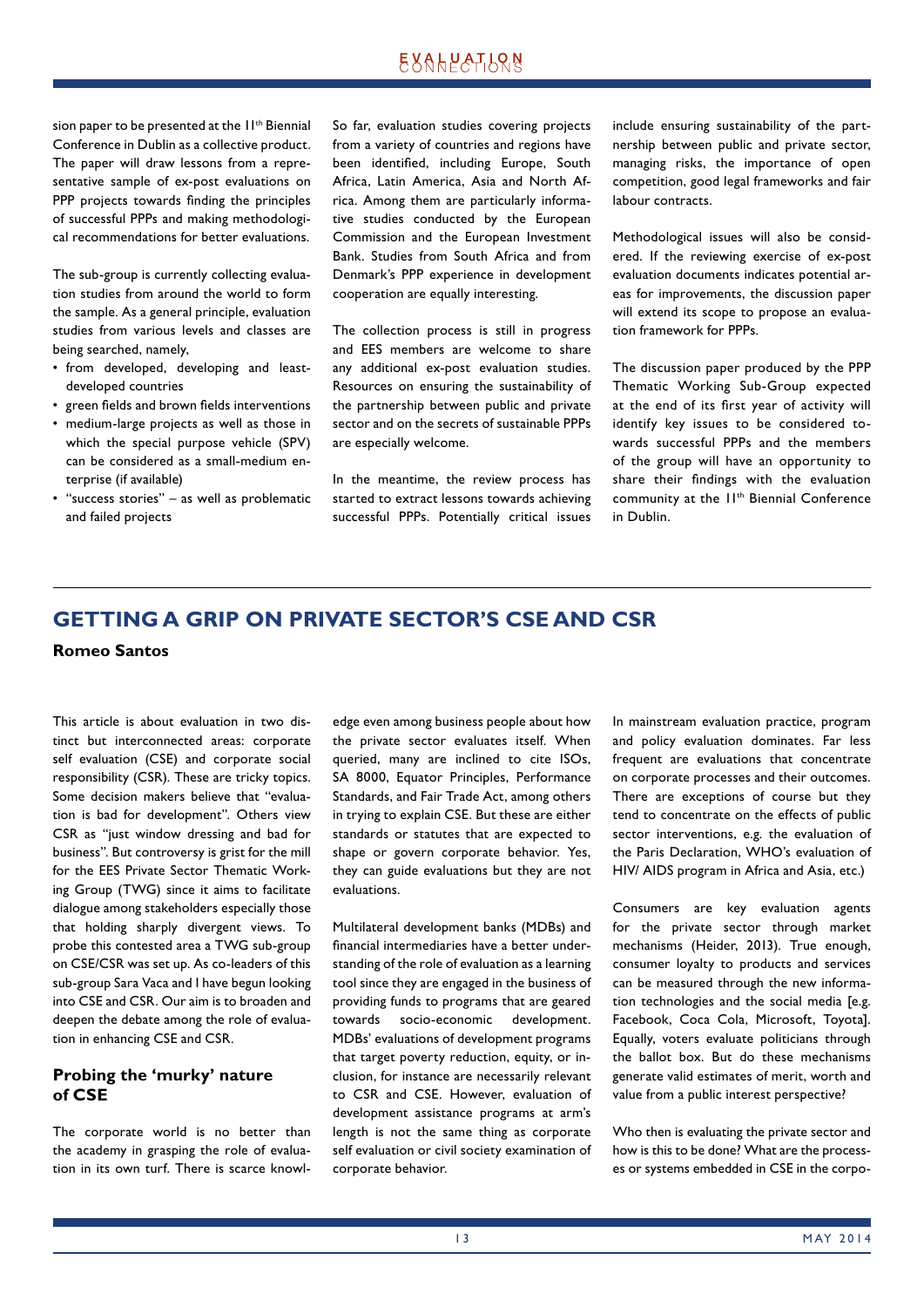# EXALPATLRN

rate world? Are there defined methodologies and processes around which CSE is built? How do CSR and profitability issues bear on CSE? These are the critical questions that our TWG sub-group intends to examine.

### **CSR: an aesthetic mask?**

A lively debate about the merits of CSR is raging. Some practitioners look at CSR as an expensive, PR-driven window-dressing that masks true corporate motives while others recognize its "impact on company's value and profitability" as it makes "a socially responsible business more appealing to consumers and top employee talents" (Whaley, 2013). Recently, critics decry the rise of "philanthrocapitalism", an aspect of CSR, as an "irrational exuberance – characteristic of market thinking" (Jenkins, 2011). But supporters aver that it is a "powerful force shaping our world" that "touches on big issues" of "accountability and responsibilities of the rich" (Bishop and Green, 2011).

Whichever side gets ahead in this controversy isn't the main take of the TWG subgroup. Our prime concern is the learning opportunity available from the study of CSRrelated evaluations. Most large corporations sponsor CSR programs. Since its advent in the 1960's, CSR has become integrated into companies' business operations through environmental sustainability, corporate philanthropy, and ethical labor practices, among many agendas. A 2013 review of corporate citizenship has revealed that 97 % of surveyed companies had dedicated budgets for CSR compared to 81 % in 2010 (Boston College, 2009). Prominent foundations, such as Bill & Melinda Gates, Master Card, Rockefeller, and Kelloggs, have long been tireless M&E champions.

### **Since when is house-keeping a bad idea?**

'No one gets into business for charity; a corporate body is always profit-bound.' This is not arguable, yet it underscores only one side of a dichotomy that characterizes the corporate world as it straddles the basic imperative of capitalistic entrepreneurship with the demands of social altruism. CSR aims to give a human touch to business driven by the profit motive with a view to attract and sustain patronage from a consumer base that values the public interest. However, from the vantage point of evaluation there is more to assessing the merit, worth and value of private sector operations than CSR initiatives. CSR overlaps with CSE. They must be studied altogether to get a grip on how well the private sector evaluates itself.

Whether it is about annual Governing Body self evaluation (Stybel and Peabody, 2005), performance assessment embedded within the corporate management system or the corporate score cards and metrics that gauge customer satisfaction, sales data, market environment, business process, productivity, value chains, etc. a myriad of issues are being addressed through CSE. They should be evaluated.

Paying attention to divergent views can illuminate this process, sharpen critical thinking, widen outlooks and enhance one's strategic knowledge base. Let the debate continue. It is part and parcel of orderly house-keeping.

### **References:**

- Bishop M. & Green M., (2011) Counterpoint: False Dichotomies, Standford Social Innovation Review, Dec. 15, Stanford: CA.
- Heider, C. (2012) Who is evaluating the private sector? Available at https://ieg. worldbankgroup.org/blog/who-evaluatingprivate-sector#!
- Jenkins, G. (2011) Who's Afraid of Philanthrocapitalism?, Case Western Reserve Law Review 61.3: 1–73.
- McGoey, L. (2012) Philanthrocapitalism and its critics, Poetics, Volume 40, Issue 2, April, Pages 185–199.
- Profile of the Practice 2013 (2009), Boston College. Available at http://www.bcccc.net/ index.cfm?pageId=2238.
- Stybel, L. J. and Peabody, M. (2005) Structural Options for Board Self-Evaluations, Directors Monthly, 6 Aug, NACD, Washington, D.C.
- Wahley, F. (2013) Is corporate social responsibility profitable for companies? Available at https://www.devex.com/en/ news/is-corporate-social-responsibilityprofitable-for/80354.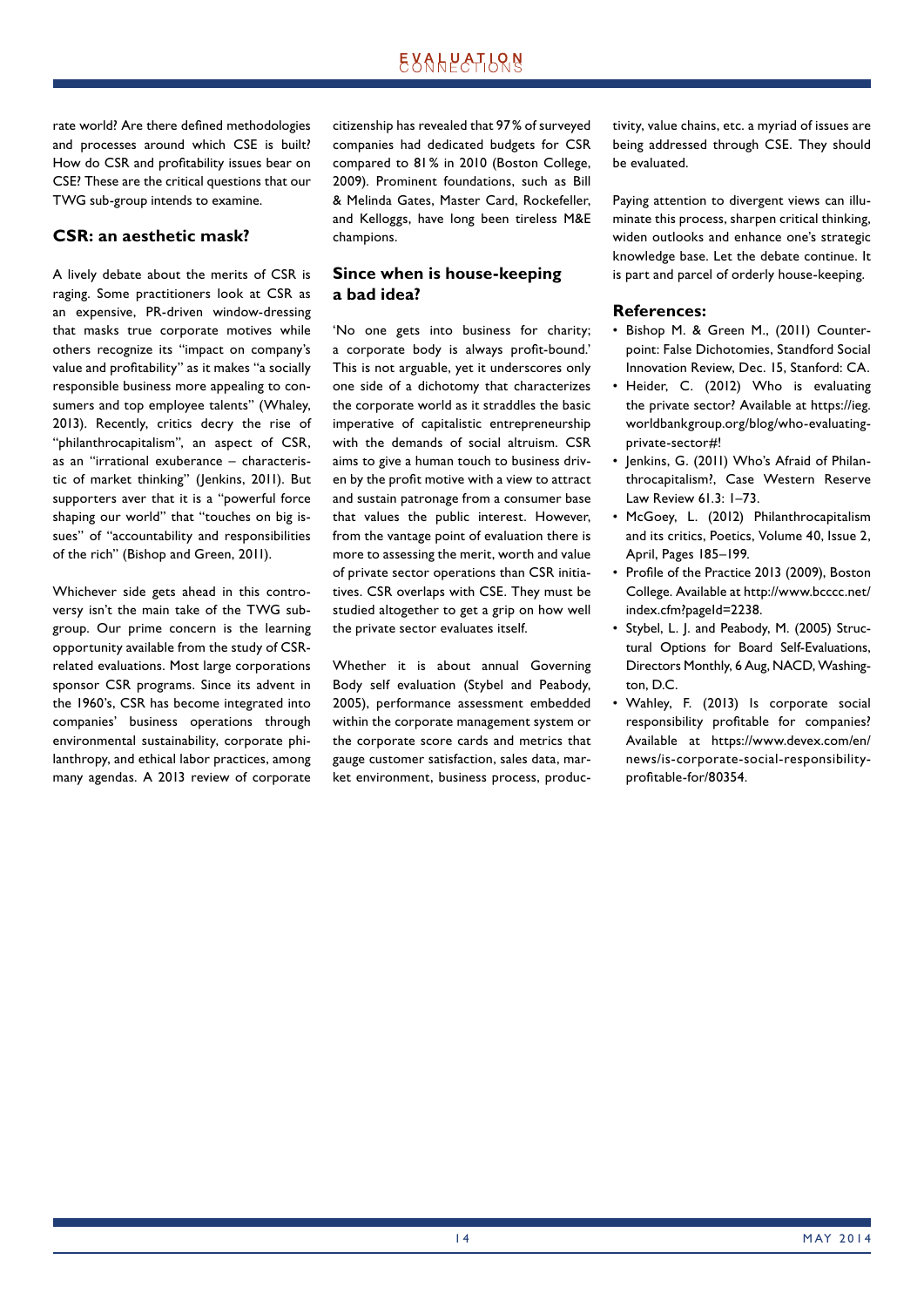## **THE AUTHORS**

#### **Jack Glen**

Jack is currently Chief Evaluation Officer at the World Bank Group's Independent Evaluation Group (IEG). He joined IEG after



22 years performing various economics-related roles at the International Finance Corporation, a member of the World Bank Group. Prior to joining IFC, he taught international finance at the University of Pennsylvania.

### **Anders Grettve**

Anders Grettve is independent evaluation Consultant.



#### **Mohamed Manai**

Mr. Manaï received his MBA in 1976 from the Institut des Hautes Etudes Commerciales (IHEC) in Tunisia and later served as



a manager with Price Waterhouse in Kuwait, Tunisia and Morocco. He joined the Africa Development Bank (AfDB) in 1991 and has been appointed as a Division Manager since 2008 with responsibility for project and programme level evaluations for public and private infrastructure and finalcial operations, review and updating of evaluation policy and guidelines, and interaction on evaluation issues with other international institutions including the DAC Evaluation Network. Since 1997, Mr. Manaï has been AfDB's representative to the Multilateral Development Bank Evaluation Cooperation Group (ECG) working groups which work toward greater harmonization of evaluation processes and procedures and development of benchmarks. Mr. Manaï is very much involved in capacity building and participates in a variety of seminars and workshops related to evaluation topics. In 1999, Mr. Manai was active in the creation of the African Evaluation Association. Currently, Mr. Manaï is developing guidelines and methods for evaluation of AFDB support for private sector development.

### **Fredrik Korfker**

Fredrik Korfker (Dutch nationality) gained experience in private sector evaluation during 17 years



at the European Bank for Reconstruction and Development (EBRD) in London where he was Chief Evaluator. Since his retirement early 2011 he did short term consultant assignments for the UNDP, the World Bank and the Belgian Government. Fredrik's background is in project finance/banking having worked for, the Dutch development finance company FMO, a Dutch subsidiary of the former Chase Manhattan Bank, a Dutch mortgage bank and the Inter-American Development Bank in Washington DC. He studied business administration at Nijenrode Business School in the Netherlands. After obtaining a masters degree in economics in 1972 from Erasmus University (former NEH) in Rotterdam, majoring in development planning, he worked five years for United Nations (FAO) stationed in several developing countries and at FAO headquarters in Rome.

### **Khaled Samir Hussein**

Khaled Samir Hussein is a Principal Evaluation Officer at the Operations Evaluation Department of the African Development

Bank (AfDB). Mr. Hussein has worked previously with The Islamic Development Bank and the Egyptian Ministry of Foreign Trade. Mr. Hussein's evaluation work focuses on AfDB's private sector interventions, particularly the thematic areas of Small and Medium Enterprise (SME) and Public Private Partnership (PPP). Mr. Hussein holds a B.A. in Economics and Computing and an M.S. in Finance and Risk Management from the ICMA Centre, University of Reading in the United Kingdom.

#### **Elsa de Morais Sarmento**

Elsa Sarmento is Principal Evaluation Officer at the Operations Evaluation Department of the African Development Bank. Previ-

ously, she worked with the Word Bank, Organisation of Eastern Caribbean States, UNDP and the European Commission. She acted as policy adviser at the House of Commons (UK), for several African governments and held management positions at the Research Office of the Portuguese Ministry of Economy. She has lectured for over a decade in econom-



#### **Romeo Bañez Santos**

Romeo Santos is a professor in the University of the Philippines. He currently serves as Executive Director of WorkLand M&E



Institute, a non-profit research think tank that provides training in Results-Based M&E, organizational development and capacity building to various sectors. His professional career is shaped by an inter-disciplinary practice that spans across the industry, academia, and international development. He was for thirteen years President and CEO of the Philippine branch of a Japan-based firm that specialized in infrastructure development, project management and consultancy. He holds Master and PhD degrees in Architectural Engineering [Project Mgt & Econ]. He was a Fulbright fellow and visiting professor in the USA in 2009 and National Geographic Aspen Environment Forum scholar in 2012. He is presently Vice President of the Asia Pacific Evaluation Association.

#### **Marvin Taylor-Dormond**

Marvin Taylor-Dormond is the director of Private Sector Evaluation at the Independent Evaluation Group of the World Bank



Group. The IEG reports directly to the World Bank Group Board of Executive Directors through the director-general, evaluation. Before this position, Mr. Taylor-Dormond had a successful career at the Central American Bank of Economic Integration in Tegucigalpa, Honduras, where he held positions such as controller (Independent Oversight and Evaluation Authority), executive vice-president, and most recently, chief economist and chief, evaluation. Marvin also served as viceminister of finance for the Republic of Costa Rica, his native country. He holds a PhD in economics from Carleton University and Ottawa University in Canada, a master of arts in international affairs from the Norman Paterson School of International Affairs in Canada, and a bachelor of arts in economics from the University of Costa Rica.